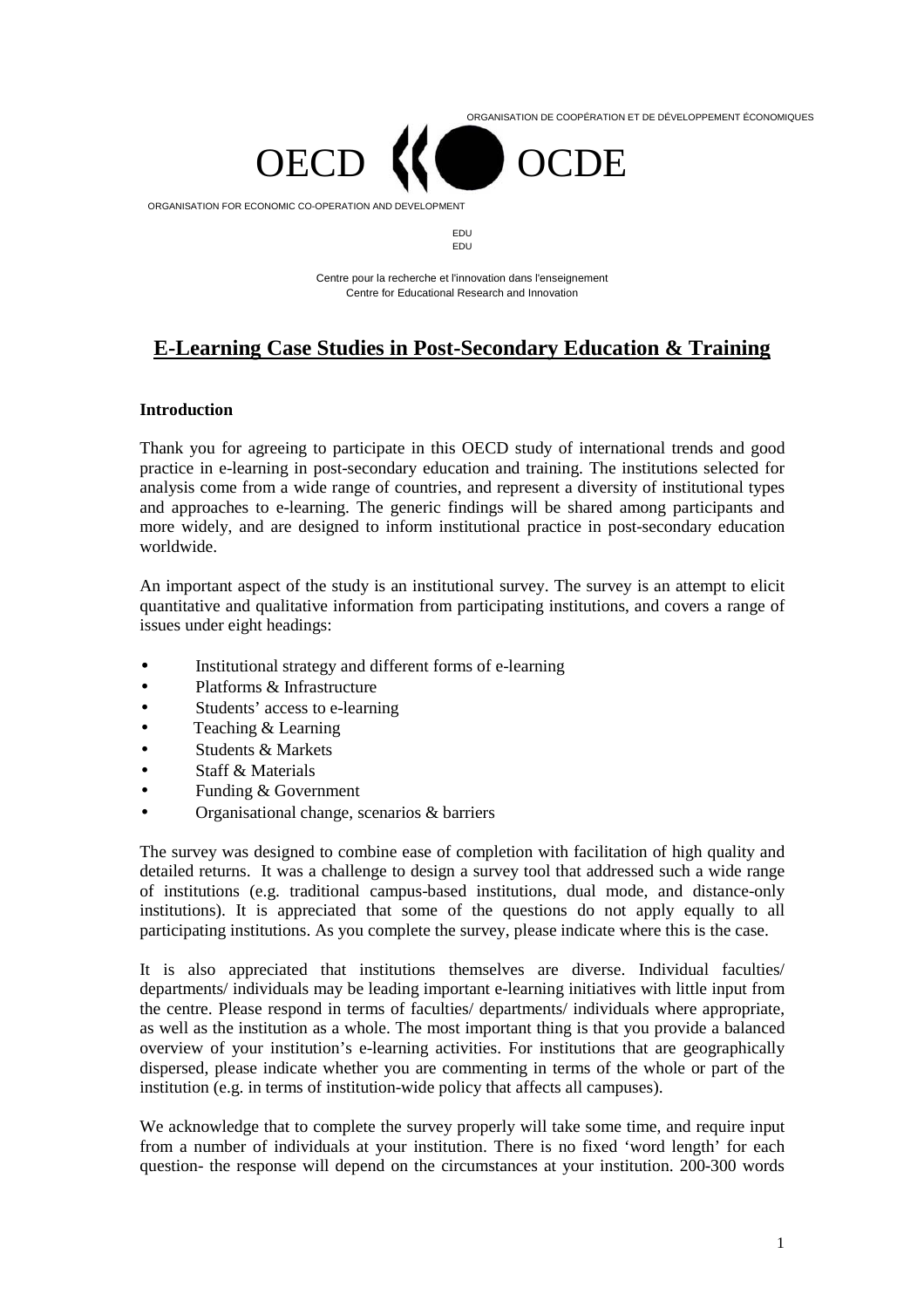per question are a rough guide. In some questions we ask for specific numbers. If this information is not available, please give an informed estimate.

In general, we would be very interested to receive copies of supporting documentation. Please provide hard copies or an online location.

In addition to your responses in written, there will be an opportunity to discuss the answers of all the institutions involved in the study at a two day meeting planned for April 2004 in Paris at the OECD.

Your responses will be kept confidential. No individual institutional answer will be identified without permission of the institution.

#### **Definitions**

1) **Online learning.** For the purpose of this survey, the following categories are used to define different types of online learning:

- **(i) Web supplemented** (e.g. course outline and lecture notes online, use of email, links to external online resources)
- **(ii) Web dependent-** Students are required to use the Internet for key 'active' elements of the programme- e.g. online discussions, assessment, online project/ collaborative work- but without significant reduction in classroom time.
- **(iii) Mixed mode-** Students are required to participate in online activities, e.g. online discussions, assessment, online project/collaborative work, as part of the course work, which replace part of face-to-face teaching/learning. However, students are required some physical presence in addition to the online activities.
- **(iv) Fully online**

*The terms 'online learning' and 'e-learning' are used synonymously throughout the survey.* 

2) **Courses/ programmes.** Different institutions organise provision in different ways and use different terminology. 'Courses/ programmes' is used throughout the survey as a generic term. It is our expectation that, in most institutions, the course will be the most appropriate unit of analysis, revealing differences in the extent of online learning between different courses that make up larger programmes (e.g. courses within a bachelors degree). However, please respond in the way that makes most sense for your institution (making clear what you are referring to).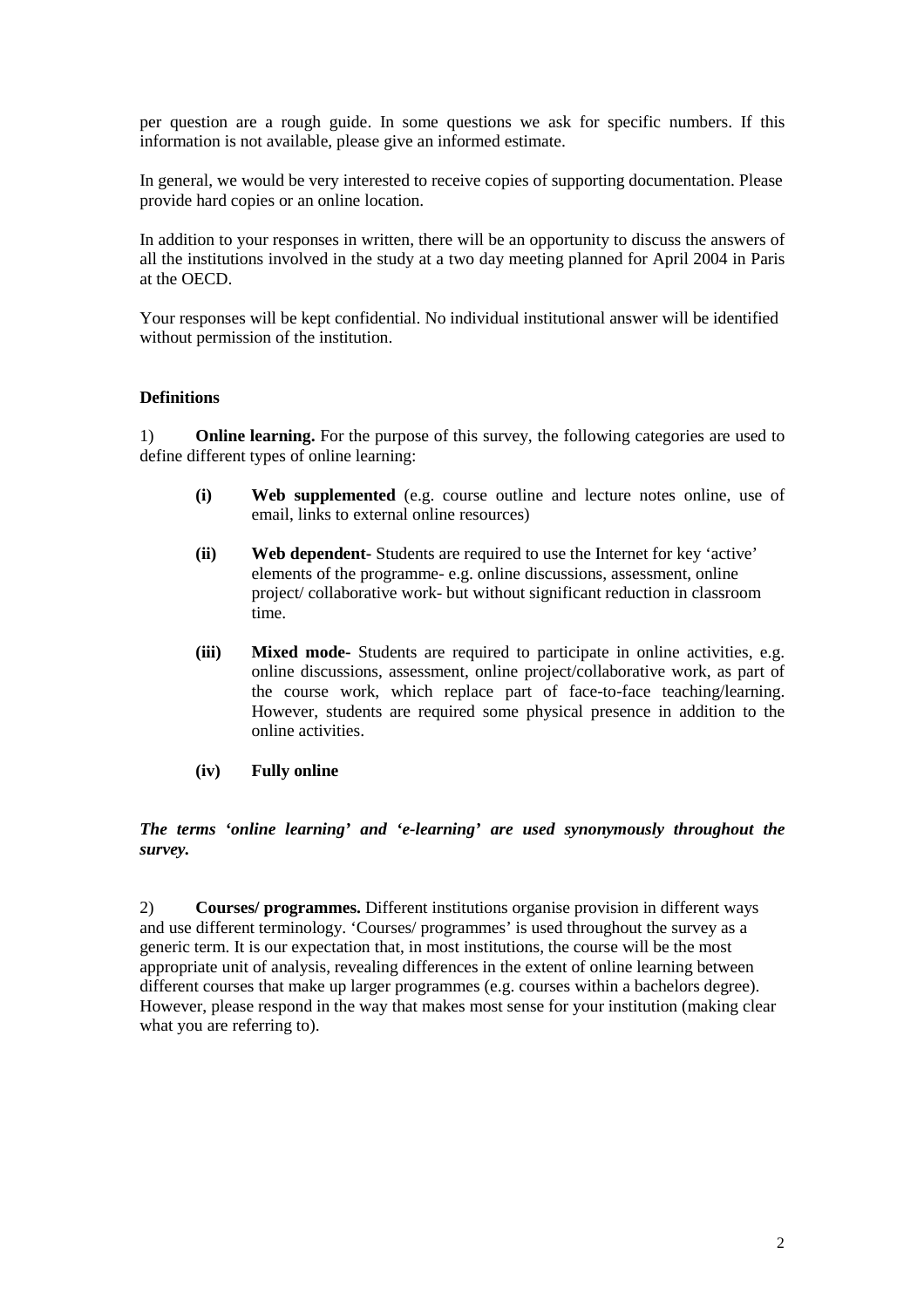# **General information**

*Name of institution*…………………………………………………………………………...

*Country of main campus*……………………………………………………………………...

*Name and Position of respondent(s*)………………………………………………………………………

………………………………………………………………………………………………… …………………………………………………………………………………………………

To provide additional contextual information, please attach your institution's mission statement (or equivalent) and a concise account of your institution, including details of:

(*If any of these categories are inappropriate for your institution, please respond using alternatives).* 

**Status-** public, private not-for-profit, private for-profit

**Mode of delivery-** balance between on-campus, distance learning (TV, video, radio, paper, CD), remote online learning, other.

### **Details of any branch campuses/ overview of any franchised provision.**

**Qualifications offered**- e.g. associate degrees, bachelors degrees, masters degrees, postgraduate certificates/ diplomas, executive programmes, non-credit programmes, other.

**Major disciplines offered** (e.g. humanities, medicine, social sciences, natural sciences etc)

**Number of students** (full-time equivalent for 2002/03) divided into the following (Please attach the breakdowns of full time/part time, age profile and gender balance separately if the information is available):

- a. Doctoral
- b. Masters
- c. Other postgraduate
- d. Bachelors
- e. Other undergraduate
- f. Other

#### **And:**

- a. Majority classroom-based
- b. Majority distance (any type of distance learning)

#### **And:**

- a. Domestic students
- b. International students studying in the country of your main campus
- c. Off-shore students studying in their home country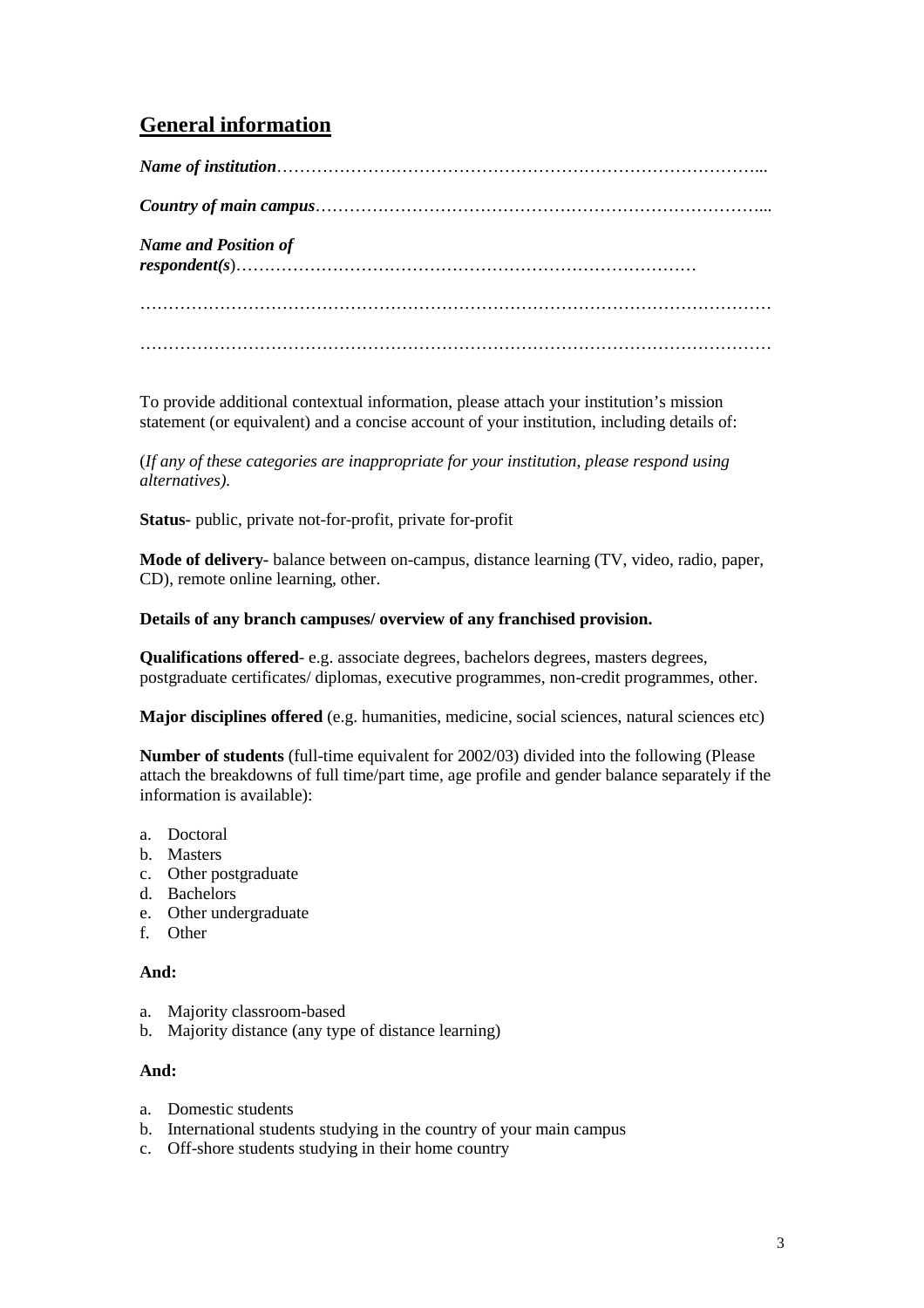**Number of academic staff** (full-time equivalent for 20002/03) divided into:

- a. tenure and tenure track faculty
- b. post-doctoral fellows
- c. adjunct or contract faculty
- d. teaching/graduate assistants

(If this categorisation is not appropriate for your institution, please give academic staff numbers in another form).

**Annual tuition fee (2002/03)** in US dollars- for home, bachelor degree students. (If tuition fees vary by discipline, please give details).

**Revenue 2002/2003** (or most recent annual figure) in US dollars by source:

- a. National government
- b. State government
- c. Tuition fees
- d. Other sales and services
- e. Non-government grants/ donations
- f. Endowments
- g. Other

(If this categorisation is not appropriate for your institution, please give an alternative breakdown of revenue sources).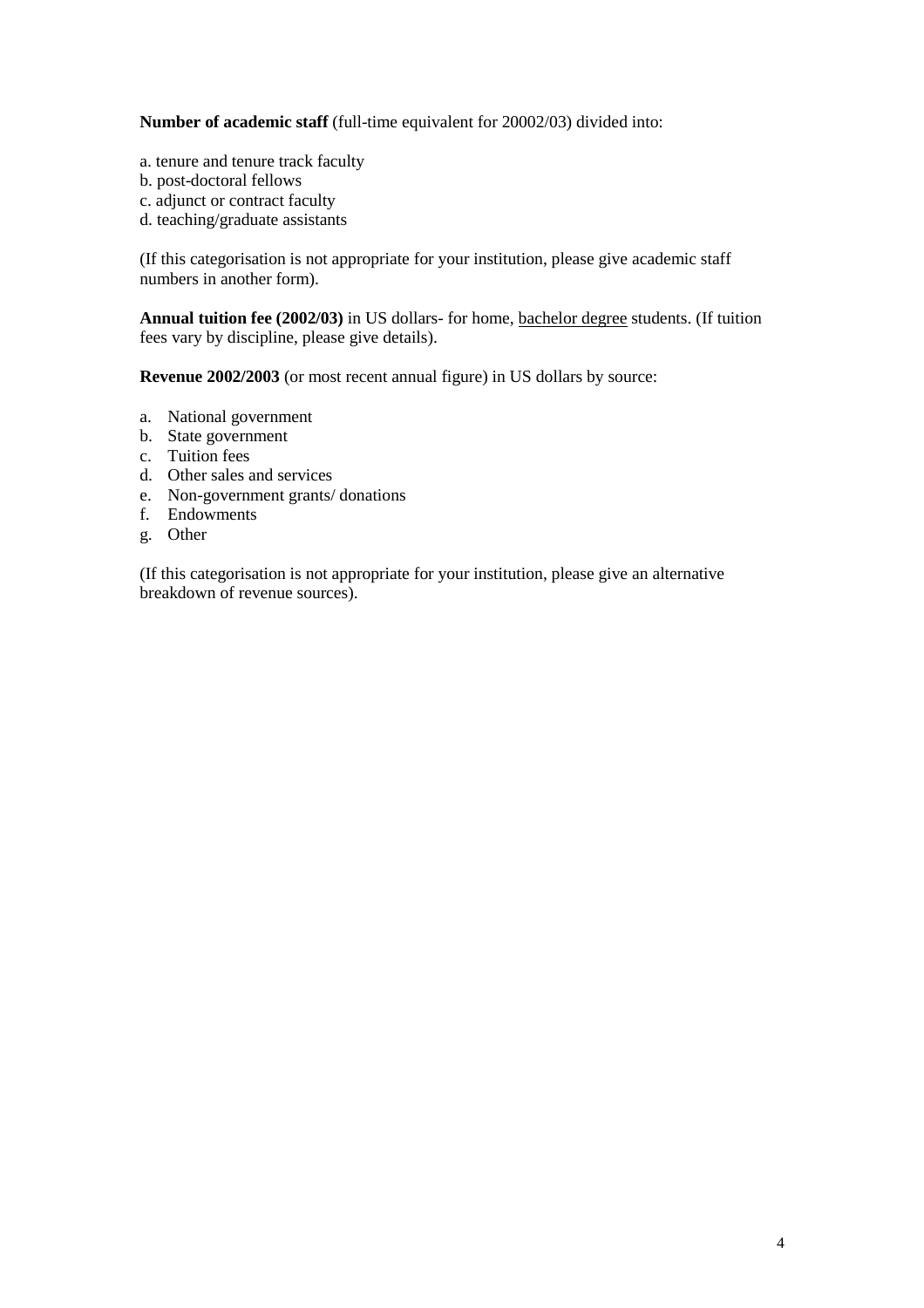### **1 Strategy**

#### **1.1 Does your institution have a formal, written online learning strategy?**

 $YES \Box$  NO  $\Box$  Under development  $\Box$ 

**YES, but** some faculties/ departments also have their own e-learning strategies  $\Box$ 

**No distinct strategy, but** e-learning is central to other institutional strategy documents (e.g. teaching and learning)  $\Box$ 

**There is no central strategy, but** some faculties/ departments have their own e-learning strategies  $\Box$ 

**PLEASE ENCLOSE A COPY OF YOUR E-LEARNING STRATEGY** (or other relevant strategies where appropriate).

*For the following few questions, please answer in terms of your central e-learning strategy (or equivalent), if you have one. If there is no central strategy, but some e-learning strategies exist at faculty/ department level, please answer in terms of one or more of these (making clear what you are referring to).* 

**1.2 Please describe how the strategy was first written (e.g. when was it written, who was involved, and who was consulted).** (If your institution does not have a single elearning strategy, but has positioned e-learning at the heart of other strategies, please comment accordingly).

**1.3 Please set out the main rationales for producing your institution's e-learning strategy (e.g. relating to students, staff, competitive advantage). Please focus on the rationales employed when your strategy was FIRST written.** (Please describe any important strategic differences between the centre and faculties/ departments particularly involved in e-learning).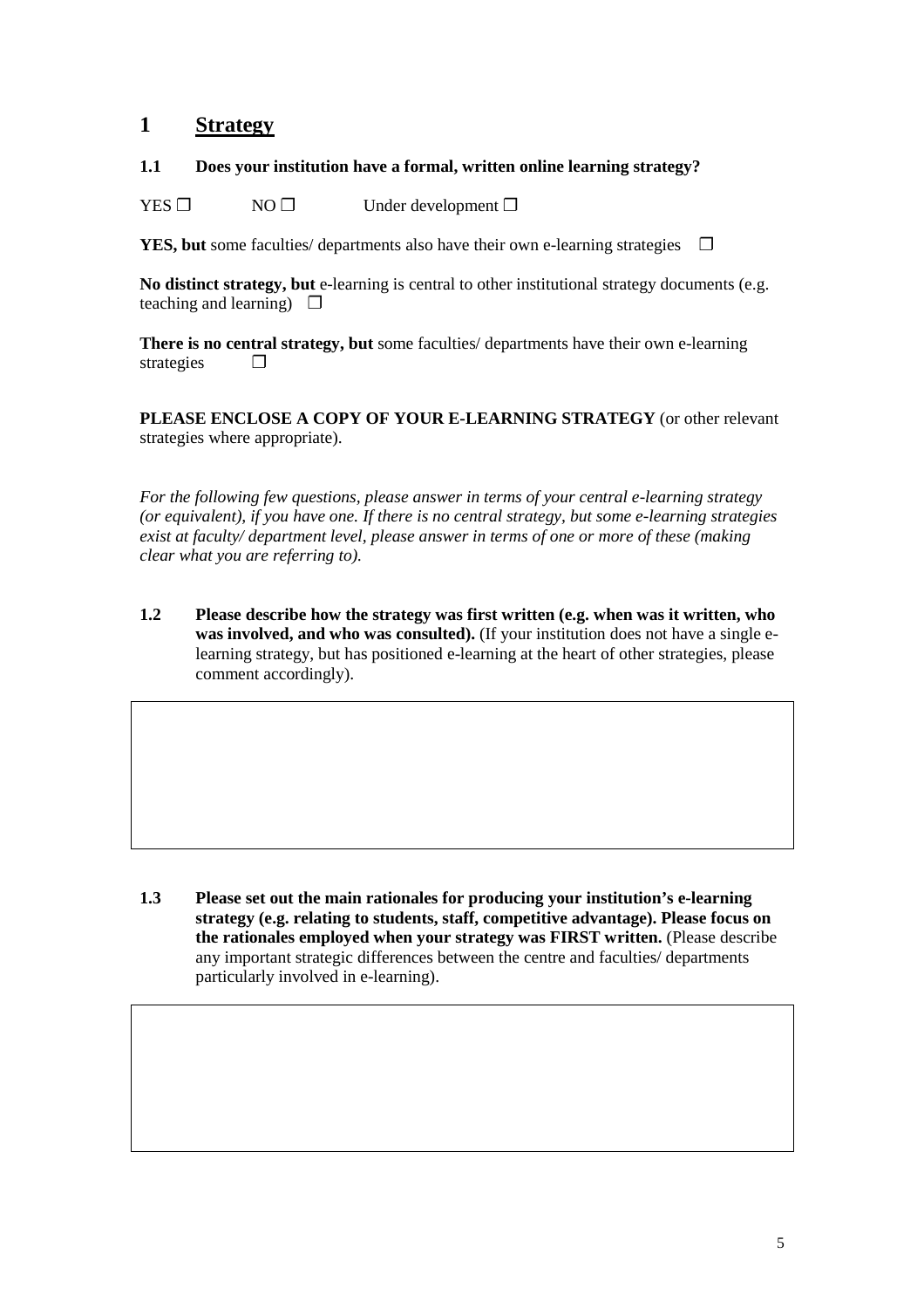**1.4 Has your strategy been substantially revised since it was first written?** If so, please describe the reasons for change, what has changed, and how the process of revision was undertaken (e.g. who was involved, who was consulted). What mechanisms do you have for decision-making in this area (e.g. committees, line management, etc.)?

#### **1.5 How does your institution's e-learning strategy or equivalent relate to your institution's mission or general strategic plan?**

**1.6 What estimated proportion (%) of current programmes/ courses offered by your institution have the following kinds of online component?** Please also provide a rough estimate of the situation three years ago, and predict the situation three years from now. For example, the proportion could be calculated based on the full time equivalence of the students enrolled in courses with online components.

|                                 | 3 years ago | <b>Now</b> | 3 years time |
|---------------------------------|-------------|------------|--------------|
| None or trivial online presence |             |            |              |
|                                 | 0/          | $\%$       | 0/           |

**Web supplemented** (e.g. course outline and lecture notes online, use of email, links to external online resources)

 $\frac{9}{6}$   $\frac{9}{6}$   $\frac{9}{6}$   $\frac{9}{6}$ 

**Web dependent-** Students are required to use the Internet for key 'active' elements of the programme- e.g. online discussions, assessment, online project/ collaborative work- but without significant reduction in classroom time.

 $\%$   $\%$   $\%$   $\%$ 

**Mixed mode-** Students are required to participate in online activities, e.g. online discussions, assessment, online project/collaborative work, as part of the course work, which replace part of face-to-face teaching/learning. However, students are required some physical presence in addition to the online activities.

 $\%$   $\%$   $\%$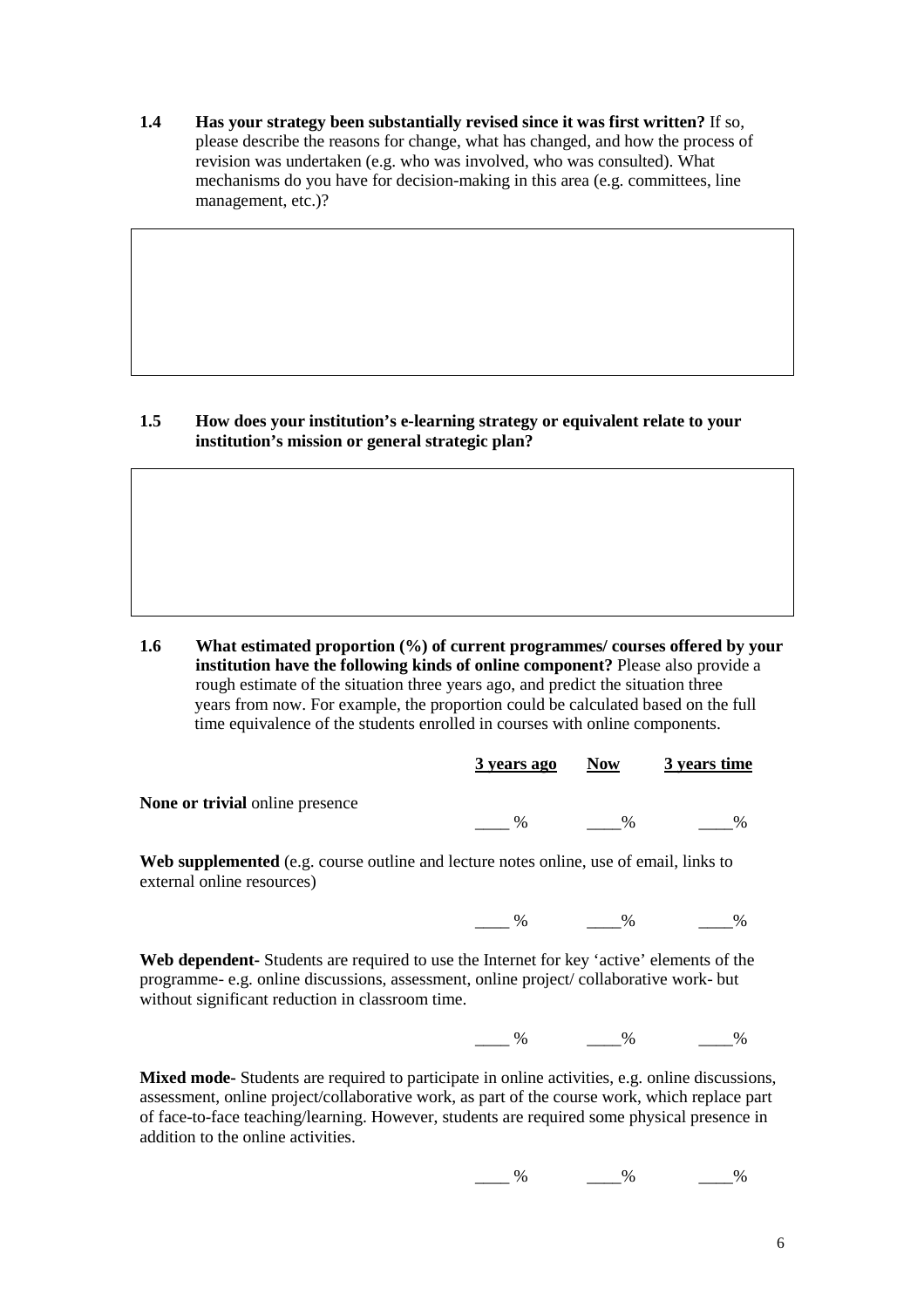#### **Fully online**

 $\frac{9}{6}$  %  $\frac{9}{6}$  %  $\frac{9}{6}$ 

**1.7 Are there significant differences in the balance of different types of e-learning at your institution (i.e. Web supplemented, Web Dependent, Mixed mode and Fully Online) in different disciplines and at different levels (e.g. undergraduate versus** postgraduate, introductory versus advanced classes, credit versus non-credit)?

**1.8 Please outline any plans to develop this balance over time.** How has growth of any Mixed Mode provision affected conventional face-to-face teaching and facilities?

**1.9 Is your institution part of an 'online learning consortium' or other significant partnership in this area?** This might include collaboration on hardware/ software procurement, maintenance and operations, or marketing/ branding. Please outline the nature of any relevant consortia/ partnership, and state which other organisations are involved.

**1.10 Perhaps related to the previous question, is your institution involved in any outsourcing of infrastructure/maintenance/ operations associated with elearning provision?** If so, please outline the arrangements and the rationale for pursuing them, and comment on your experience of outsourcing to date.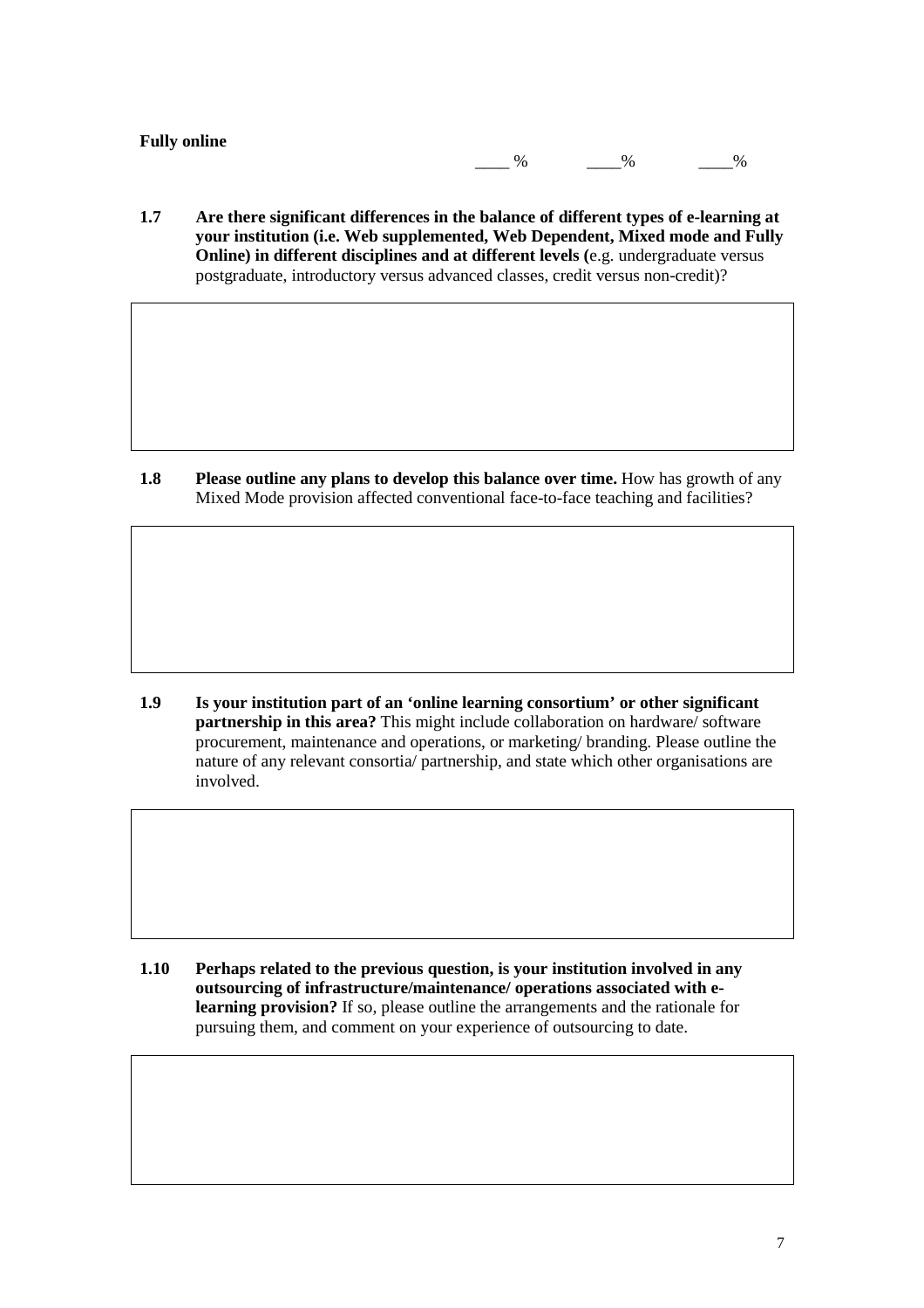## **2 Platforms & Infrastructure**

**2.1 Do you have a plan for campus networking for learning purposes?** In particular, what is the principal networking technology currently available for student learning on campus, if applicable (e.g. Ethernet, wireless, fibre optic connections)? Roughly what proportion of the campus is connected to each of the different network technologies? How do you see this changing over the next three years? What is driving these changes? Is lack of network infrastructure a major barrier at your institution to the development of online learning?

#### **2.2 Does your institution deploy an online 'learning management system' (e.g. Blackboard or WebCT)?**

**2.2.1** *Some faculties/ departments use:* **2.2.2** *We have implemented an* 

| <b>Blackboard</b><br>Lotus Learning Space<br>WebCT | <b>Blackboard</b><br>Lotus Learning Space<br>WebCT |  |
|----------------------------------------------------|----------------------------------------------------|--|
| Open source system<br>Please name                  | Open source system<br>Please name                  |  |
| Other $\Box$<br>Please name                        | Other<br>Please name                               |  |
| In-house system<br>Please name                     | In-house system<br>Please name                     |  |
| Under consideration                                | Under consideration                                |  |

*institution-wide system*

| Blackboard          |                                                               |
|---------------------|---------------------------------------------------------------|
|                     |                                                               |
| WebCT               |                                                               |
|                     |                                                               |
| Please name         |                                                               |
| Other               |                                                               |
| Please name         |                                                               |
|                     |                                                               |
| Please name         |                                                               |
| Under consideration |                                                               |
|                     | Lotus Learning Space<br>Open source system<br>In-house system |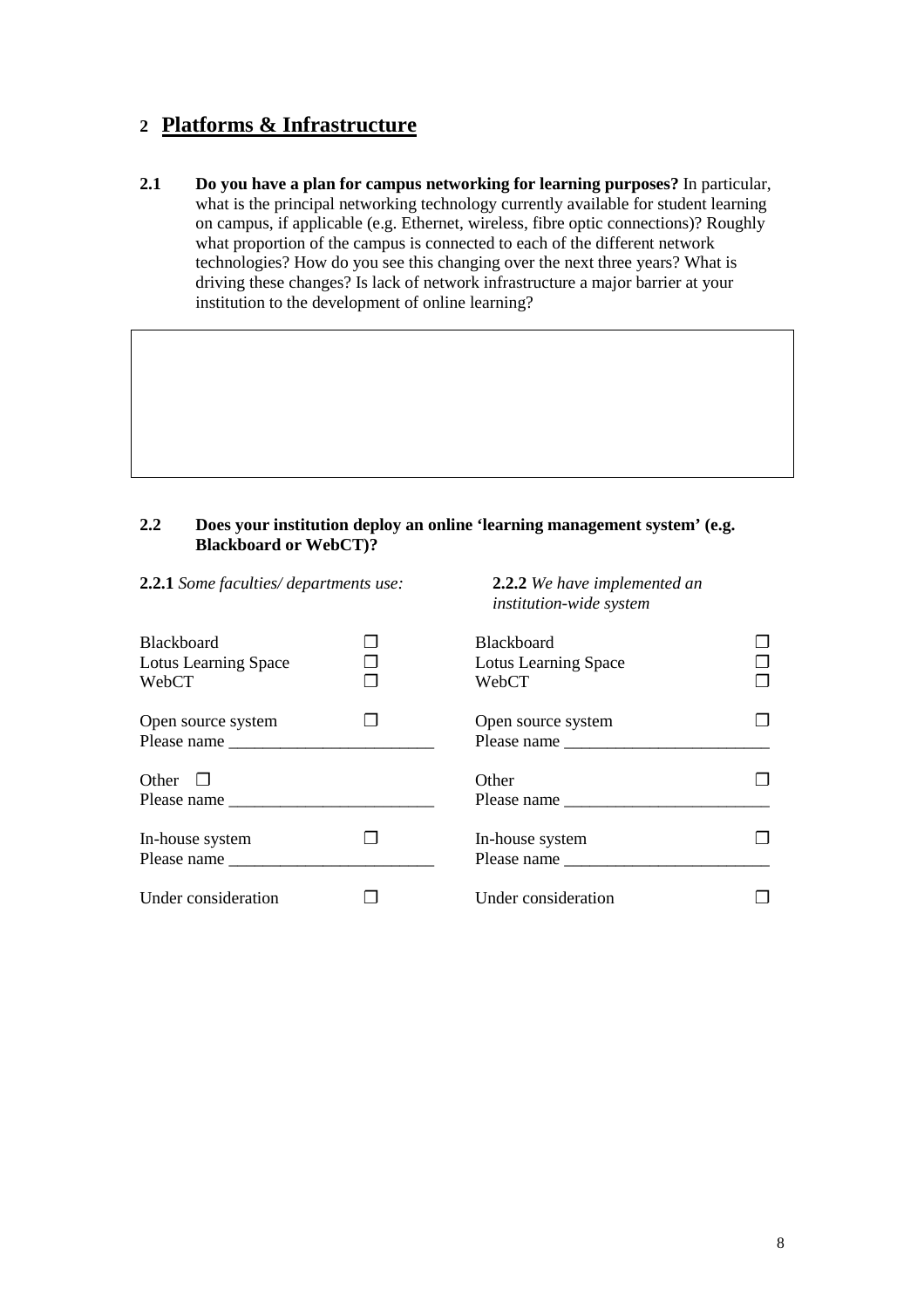**2.3 Please comment on your choice and use of learning management systems (LMS).**  Is this stable or set to change? To what extent are LMSs central to e-learning at your institution? Approximately, what proportion of FTE academic staff regularly use an LMS? (If you do not use such a system and organise online provision in other ways, please give details).

#### **IF YOUR INSTITUTION DOES NOT MAKE SIGNIFICANT USE OF AN LMS, PLEASE IGNORE THE FOLLOWING LMS-RELATED QUESTIONS. (2.4-2.6)** *If you would like to comment in terms of an equivalent tool/ platform, please do so.*

**2.4 Please comment on the functionality of your institution's LMS(s).** Do the platform(s) offer sufficient customisation to accommodate diverse teaching and learning styles?

**2.5 To what extent is the LMS(s) integrated with other applications in your institution** (e.g. student records, finance, enrolment)? What issues have arisen as a result of any integration process?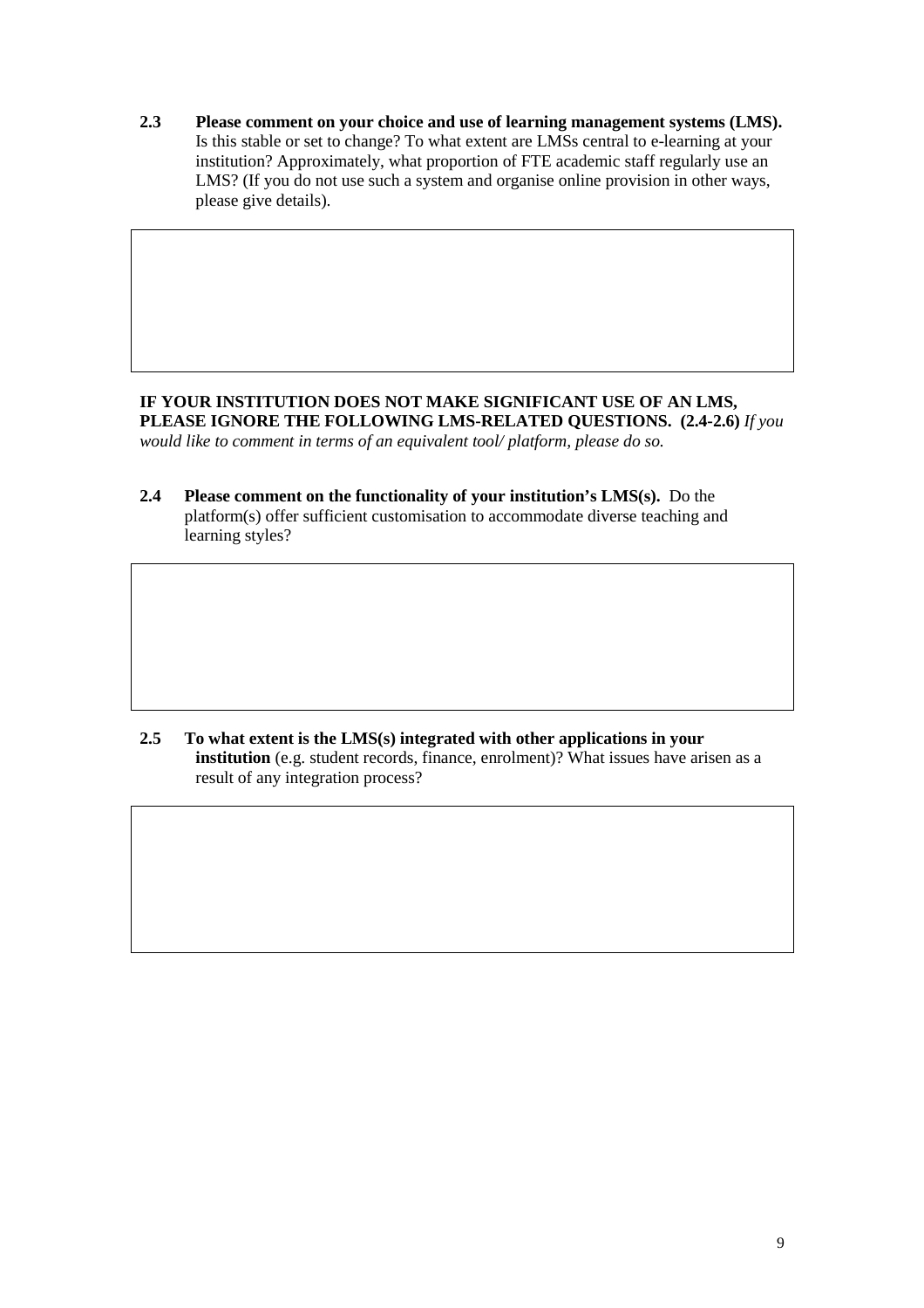**2.6 How is LMS activity at your institution organised?** What is the balance between central, faculty/ department and individual control over tool selection, content creation, posting and maintenance? What are the advantages/ disadvantages of this balance? Are there any plans to alter the balance in the future?

**2.7 Do you have a student portal system?** How extensive is this, in terms of function and reach? How is this likely to change over the next three years? What is driving these changes?

**2.8 Please comment on any other tools/ platforms that are widely used at your institution in support of e-learning (e.g. instant messaging, handheld computers, other).** Why were they adopted and how are they used?

**2.9 To what extent have you moved administrative systems such as admissions, registration, fee payments, student and faculty purchasing, online?** What can students and faculty now do in these areas entirely online? How is this likely to change over the next three years? What is driving these changes?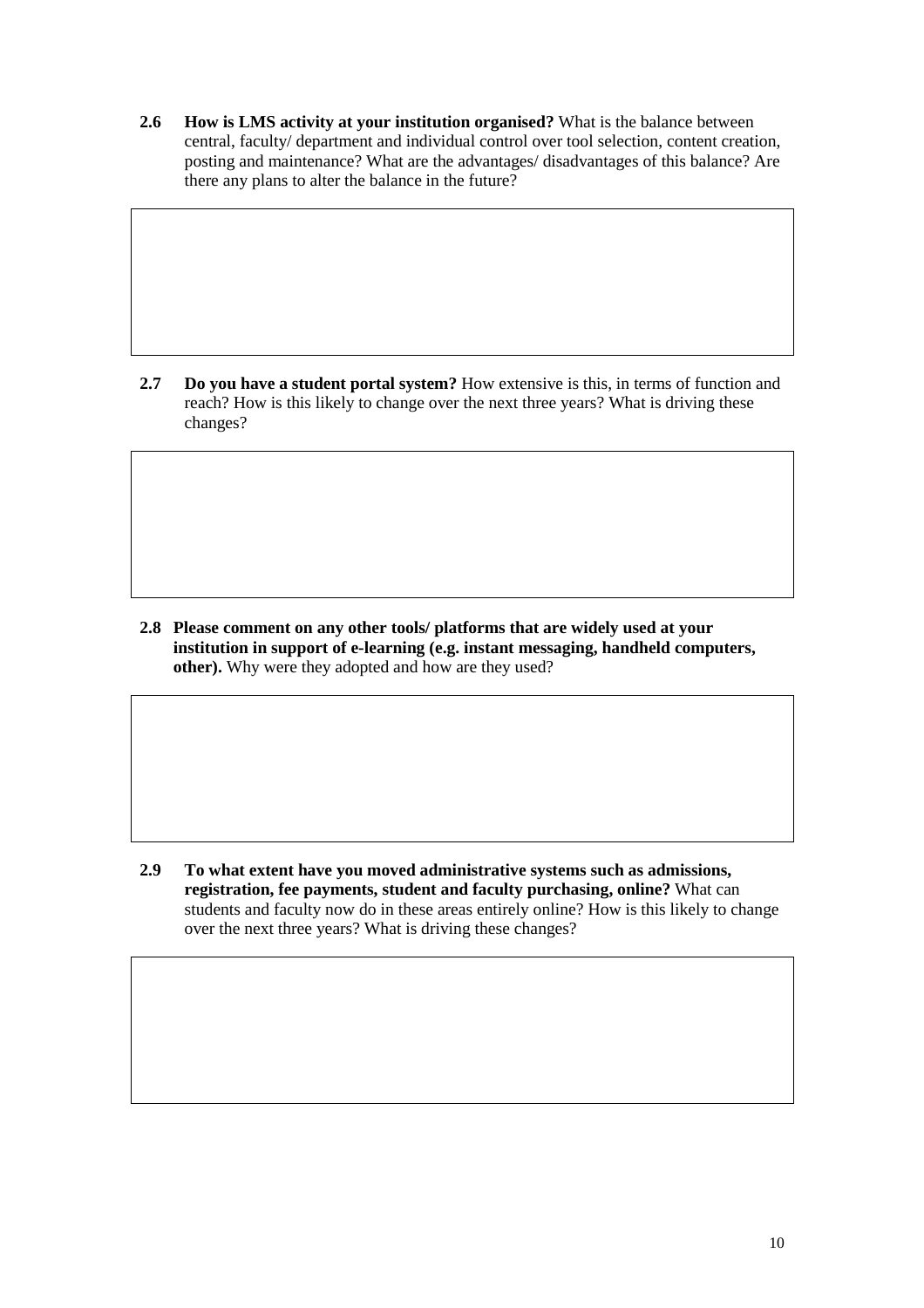**2.10 To what extent have you been able to integrate academic and administrative systems?** In other words, do you have a comprehensive 'e-strategy' for both academic and administrative systems? Has your institution pursued integration by investment in a third party ERP system? If so, please give details. What have been the benefits and drawbacks to any attempt at systems integration?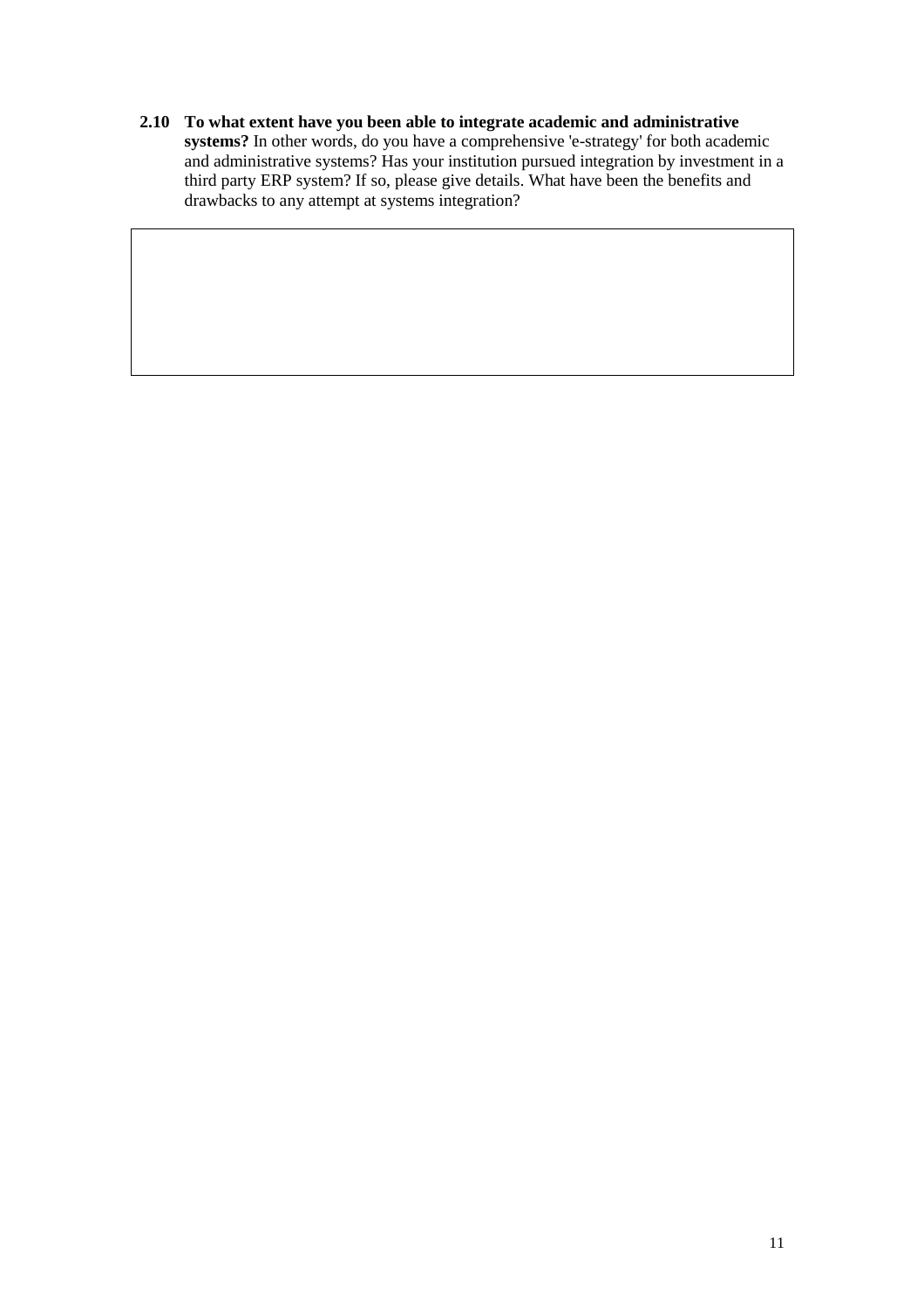### **3 Students' access to e-learning**

**3.1 What is your institution's policy on computer/ network access for students/ staff?**  Does you institution have a policy mandating computer ownership for all students? Please give details of any policies, the thinking behind them, and impact to date. Do some faculties/ departments have their own policies in this area?

**3.2 What is your best estimate of the current personal computer/ student ratio at your institution?** For example, the ratio might be 1 computer for every 10 students. (This question concerns only personal computers paid for or facilitated by the institution, NOT computers purchased by students independently). Please also indicate the situation three years ago, and predict the situation three years from now. If this information is available by Faculty or School, please attach the break down separately.

| 3 years ago    |   | Now               |   | 3 years time   |   |
|----------------|---|-------------------|---|----------------|---|
| $1 + 1$        |   | $1 + 1$           |   | $1 + 1$        | □ |
| 1:1            |   | 1:1               |   | 1:1            | ⊓ |
| 1:2            |   | 1:2               |   | 1:2            | ⊓ |
| $1:3-5$        | □ | $1:3-5$           | □ | $1:3-5$        | ⊓ |
| $1:6-10$       |   | $1:6-10$          | ⊓ | $1:6-10$       | ⊓ |
| $1:11-15$      | □ | $1:11-15$         | □ | $1:11-15$      | ⊓ |
| $1:16-20$      |   | $1:16-20$         | □ | $1:16-20$      | ⊓ |
| $1:21-50$      | □ | $1:21-50$         | □ | $1:21-50$      | ⊓ |
| $1:51+\Box 1:$ |   | $1:51 + \Box 1$ : |   | $1:51+\Box$ 1: |   |

**3.3 Now please estimate the current personal computer/ student ratio if you INCLUDE computers purchased by students independently**. If this information is available by Faculty or School, please attach the break down separately.

*Please again indicate the situation three years ago, and predict the situation in three years time.* 

| 3 years ago                        |   | Now       |                  | 3 years time |   |
|------------------------------------|---|-----------|------------------|--------------|---|
| $1 + 1$                            |   | $1 + 1$   | ┓                | $1 + 1$      | □ |
| 1:1                                | ┒ | 1:1       | ┓                | 1:1          | ┒ |
| 1:2                                |   | 1:2       | ┒                | 1:2          | ⊓ |
| $1:3-5$                            | □ | $1:3-5$   | ⊓                | $1:3-5$      | ⊓ |
| $1:6-10$                           | □ | $1:6-10$  | ⊓                | $1:6-10$     | ⊓ |
| $1:11-15$                          | ⊓ | $1:11-15$ | ⊓                | $1:11-15$    | ⊓ |
| $1:16-20$                          | □ | $1:16-20$ | ⊓                | $1:16-20$    | ⊓ |
| $1:21-50$                          |   | $1:21-50$ | □                | $1:21-50$    | □ |
| $1:51 + \Box$ 1:<br>$1:51+\Box 1:$ |   |           | $1:51 + \Box$ 1: |              |   |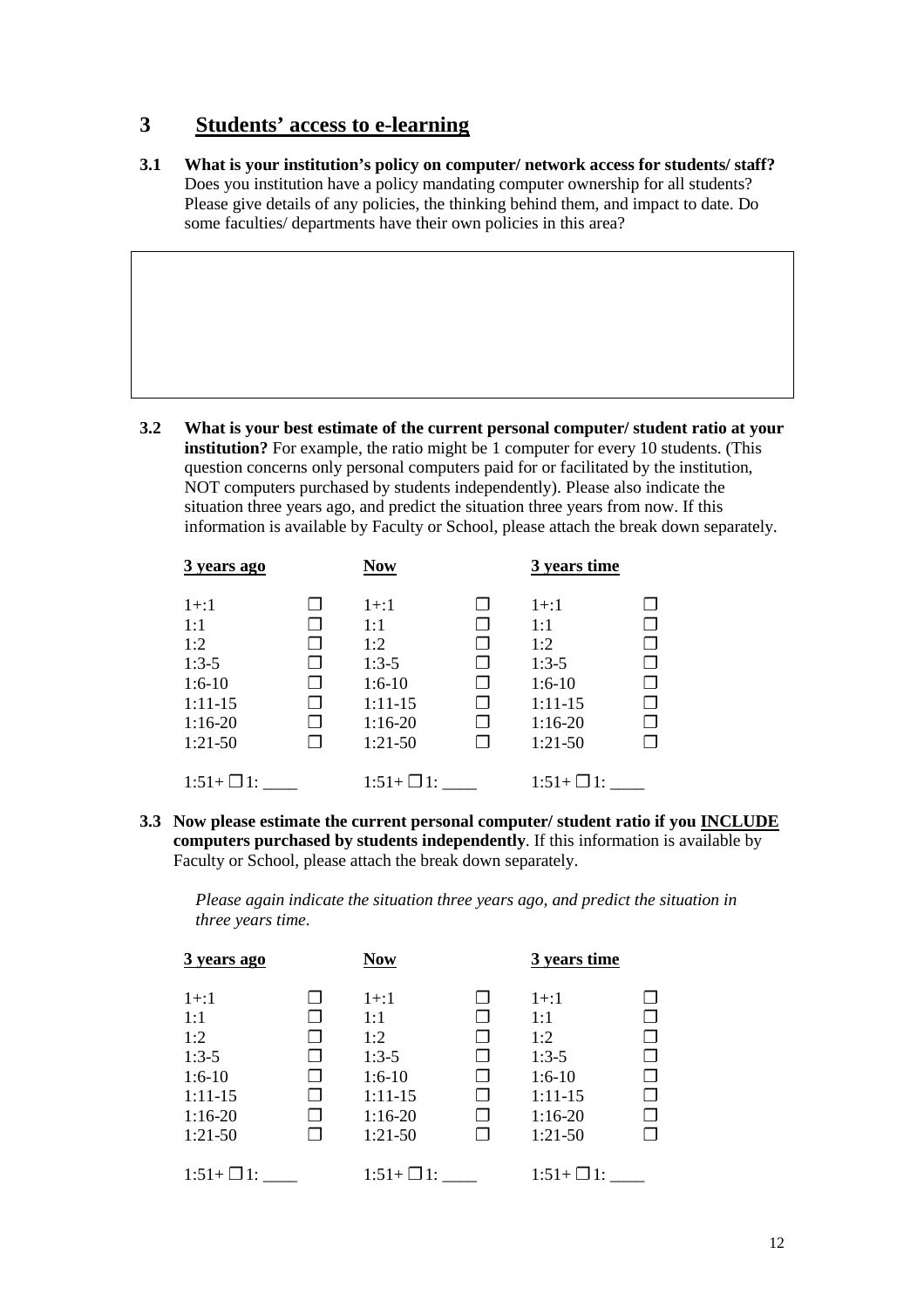**3.4 Please describe the current balance at your institution between computer labs, portable computers paid for or facilitated by the institution, and computers purchased by students independently.** How has greater use of e-learning affected this balance, and what do you see as the long-term strategic implications? If this information is available by Faculty or School, please attach the break down separately.

**3.5 What network facilities can students access for connecting from off-campus?** Is the network service for off-campus students centralised or decentralised? How are these arrangements likely to change over the next three years? What is driving these changes?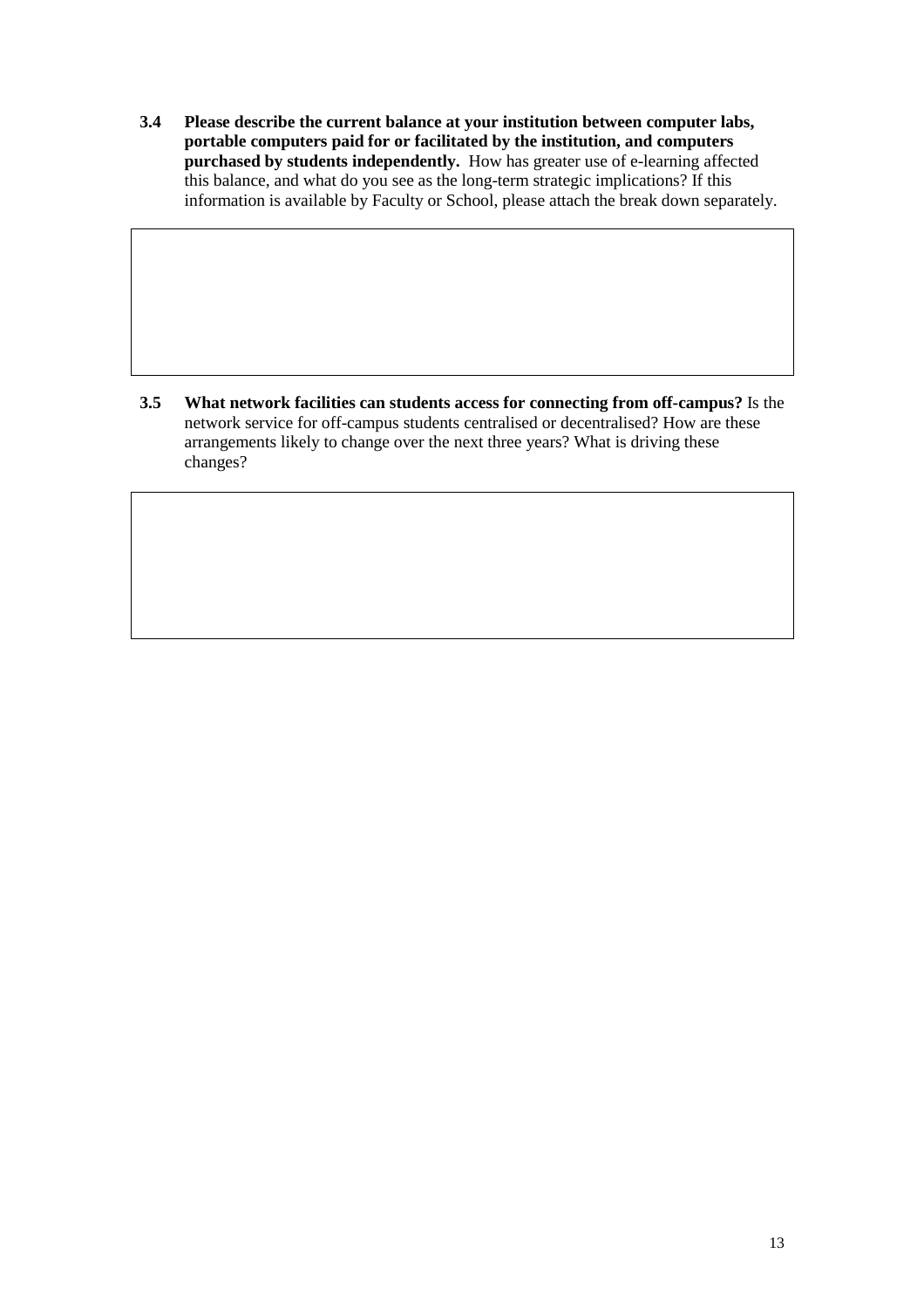# **4 Teaching & Learning**

**4.1 What has been the 'teaching and learning' impact of greater use of e-learning at your institution?** Specifically, what has been the impact on student satisfaction, teaching and learning approaches, student retention/ attainment? Please give details of any evidence.

**4.2 In your experience, which subject areas, types/ levels of programme, and learning activities are best suited to e-learning?** Please distinguish between different kinds of e-learning (e.g. Web supplemented, Web Dependent, Mixed mode, Fully Online- as above) as appropriate.

**4.3 Who decides how e-learning is delivered?** To what extent does your institution have a 'centralised' approach to e-learning pedagogy, as opposed to faculty/ department led initiatives and the preferences of individual faculty? Please describe the current 'balance of power'.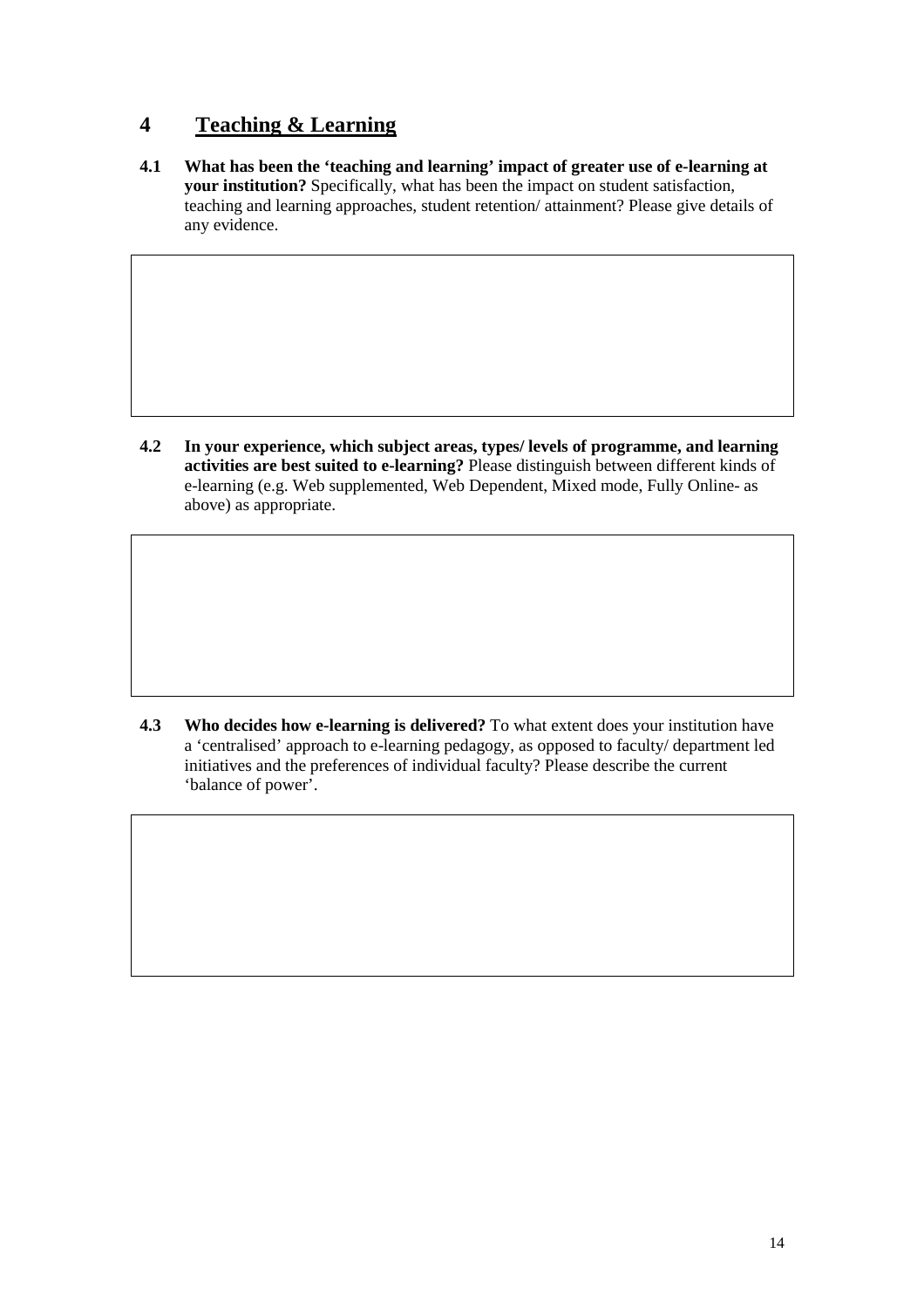**4.4 Does your institution offer students any special assistance/ guidance about learning online (**e.g. as part of a more general IT literacy programme)? If YES, please give details. If NO, please give your impression of how students acclimatise to greater use of e-learning.

**4.5 Does your institution, or part of your institution, formally evaluate the impact of greater use of e-learning in teaching and learning?** If YES, please give details of the methodology and attach a copy of any important reports.

**4.6 What has been the cost impact of greater use of e-learning at your institution?** Has greater use of e-learning generally increased course development and delivery costs, or have ways been found to offset higher development costs over time, or to redesign provision to save costs from the outset? Please give an overview of current policy and practice at your institution.

**4.7 Has the increased/ decreased/ other cost impact of greater use of e-learning had any impact on tuition fees at your institution?**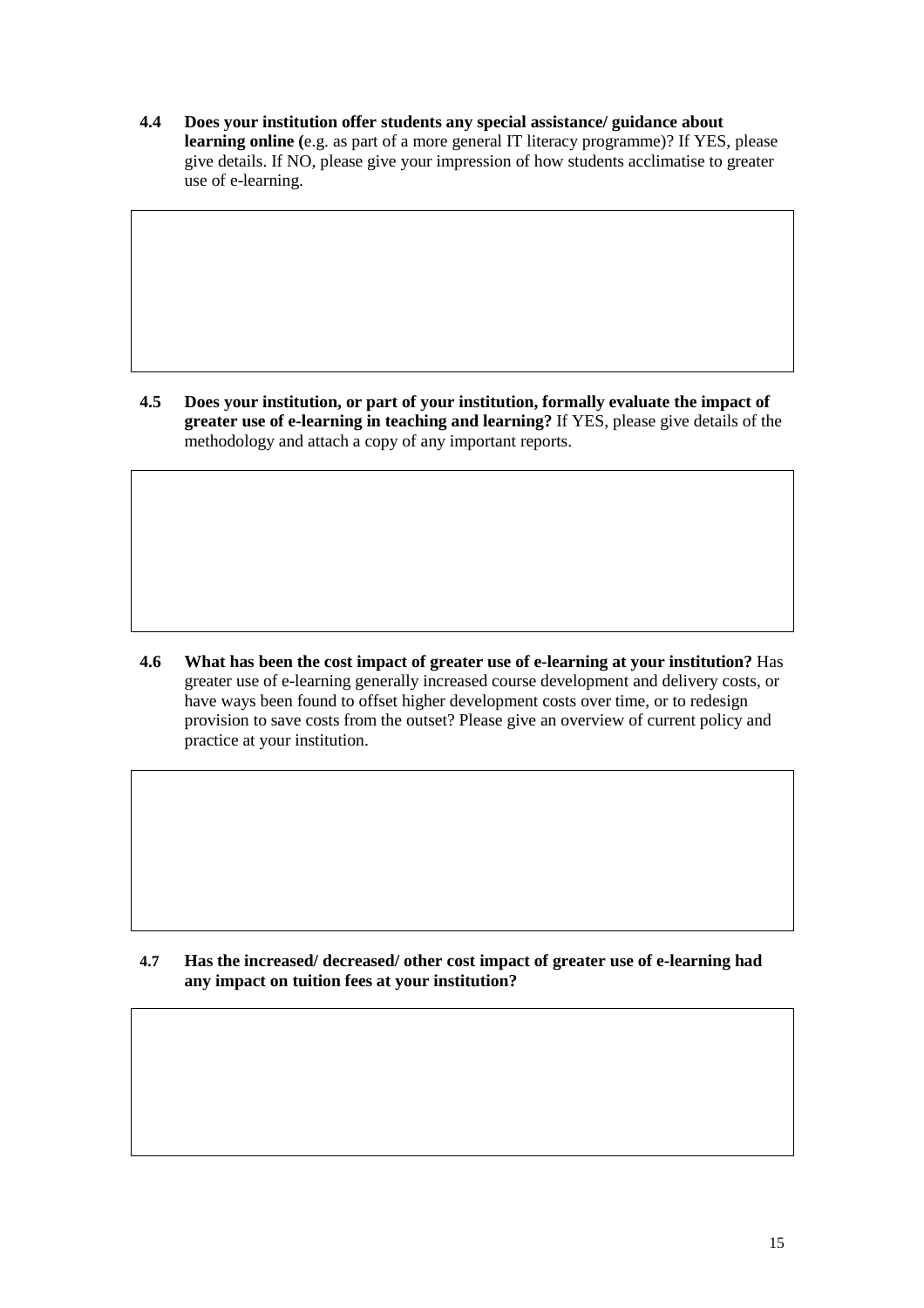**4.8 Do you have an institutional strategy to support the development of learning objects- LO (if so, please describe)?** If you have a repository of re-usable learning objects, please provide the url(s). What are the challenges you are facing with respect to developing learning objects? What is driving your LO strategy? Are you working with international interoperability standards (e.g. IMS, SCORM)?

**4.9 What is your strategy with respect to access to online journals and e-books?** How is this affecting your strategy with regard to print-based journals and book acquisitions? How is this likely to change over the next three years? What is driving these changes?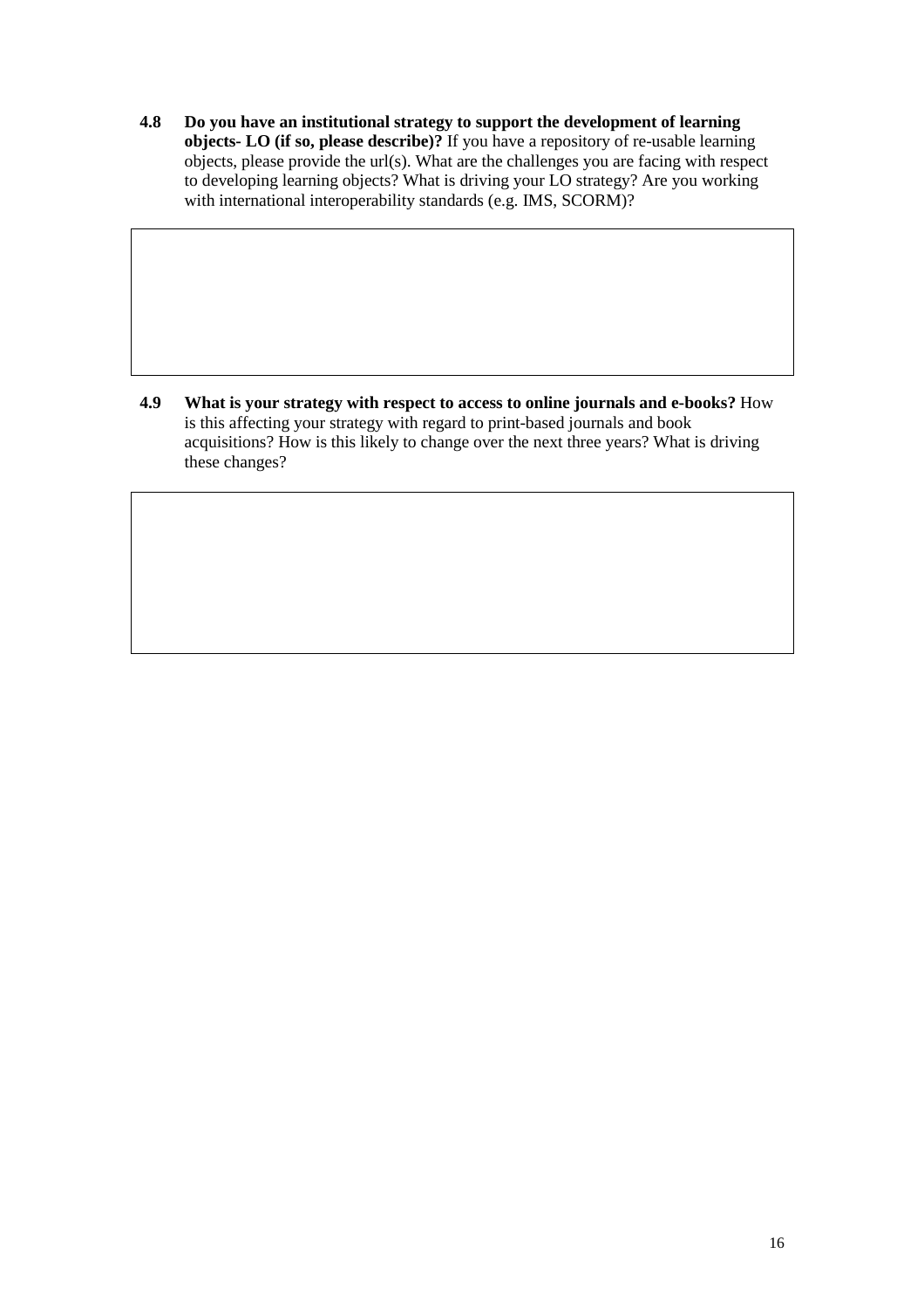### **5 Students & Markets**

**5.1 What is your** *best estimate* **of the total number (full-time equivalent) of current students on online modules/ programmes that would fit under the 'Web dependent', 'Mixed mode' and 'Fully online' categories given above?** (If over 1000 students, please give an approximate figure).

The term 'module' refers to individual courses/ units within a larger programme. For example, a single module within a degree programme might be 'Web dependent' but the rest largely face-to-face. The 'short award' and 'degree' categories refer to instances where a programme *as a whole* is either 'Web dependent', 'Mixed mode' or 'Fully online'.

|                                                                                                                  | <b>UG=</b> undergraduate<br>(including non-credit)  |                                                                                                              | <b>PG=</b> postgraduate<br>(including non-credit) |                                                                                                                  |                                                                                   |
|------------------------------------------------------------------------------------------------------------------|-----------------------------------------------------|--------------------------------------------------------------------------------------------------------------|---------------------------------------------------|------------------------------------------------------------------------------------------------------------------|-----------------------------------------------------------------------------------|
| <b>UG Modules</b>                                                                                                |                                                     | <b>UG Short Awards</b><br>(e.g. Certificates/Diplomas)                                                       |                                                   | <b>UG Degrees</b>                                                                                                |                                                                                   |
| $\overline{0}$<br>$1 - 10$<br>$11 - 20$<br>21-49<br>50-99<br>100-199<br>200-299<br>300-499<br>500-999<br>$1000+$ | ⊓<br>⊓<br>⊓<br>◘<br>⊓<br>$\Box$<br>⊓<br>◘<br>⊓<br>⊓ | $\overline{0}$<br>$1 - 10$<br>11-20<br>21-49<br>50-99<br>100-199<br>200-299<br>300-499<br>500-999<br>$1000+$ | ┑<br>⊓<br>⊓<br>Π<br>⊓<br>⊓<br>◘<br>⊓              | $\overline{0}$<br>$1 - 10$<br>$11 - 20$<br>21-49<br>50-99<br>100-199<br>200-299<br>300-499<br>500-999<br>$1000+$ | ⊓<br>$\Box$<br>◘<br>$\Box$<br>$\Box$<br>$\Box$<br>$\Box$<br>$\Box$<br>$\Box$<br>⊓ |
| <b>PG Modules</b>                                                                                                |                                                     | <b>PG Short Awards</b>                                                                                       | (e.g. Certificates/Diplomas)                      | <b>PG Degrees</b>                                                                                                |                                                                                   |
| $\overline{0}$<br>$1 - 10$<br>$11 - 20$<br>21-49<br>50-99<br>100-199<br>200-299<br>300-499<br>500-999<br>$1000+$ | ┑<br>⊓<br>⊓<br>◘<br>$\Box$<br>⊓<br>◘<br>⊓<br>◘<br>⊓ | $\overline{0}$<br>$1 - 10$<br>11-20<br>21-49<br>50-99<br>100-199<br>200-299<br>300-499<br>500-999<br>$1000+$ | ┑<br>┐<br>⊓<br>⊓<br>⊓<br>⊓<br>⊓<br>◘<br>⊓         | $\overline{0}$<br>$1 - 10$<br>$11 - 20$<br>21-49<br>50-99<br>100-199<br>200-299<br>300-499<br>500-999<br>$1000+$ | ⊓<br>⊓<br>$\Box$<br>◘<br>$\Box$<br>$\Box$<br>$\Box$<br>$\Box$<br>$\Box$<br>$\Box$ |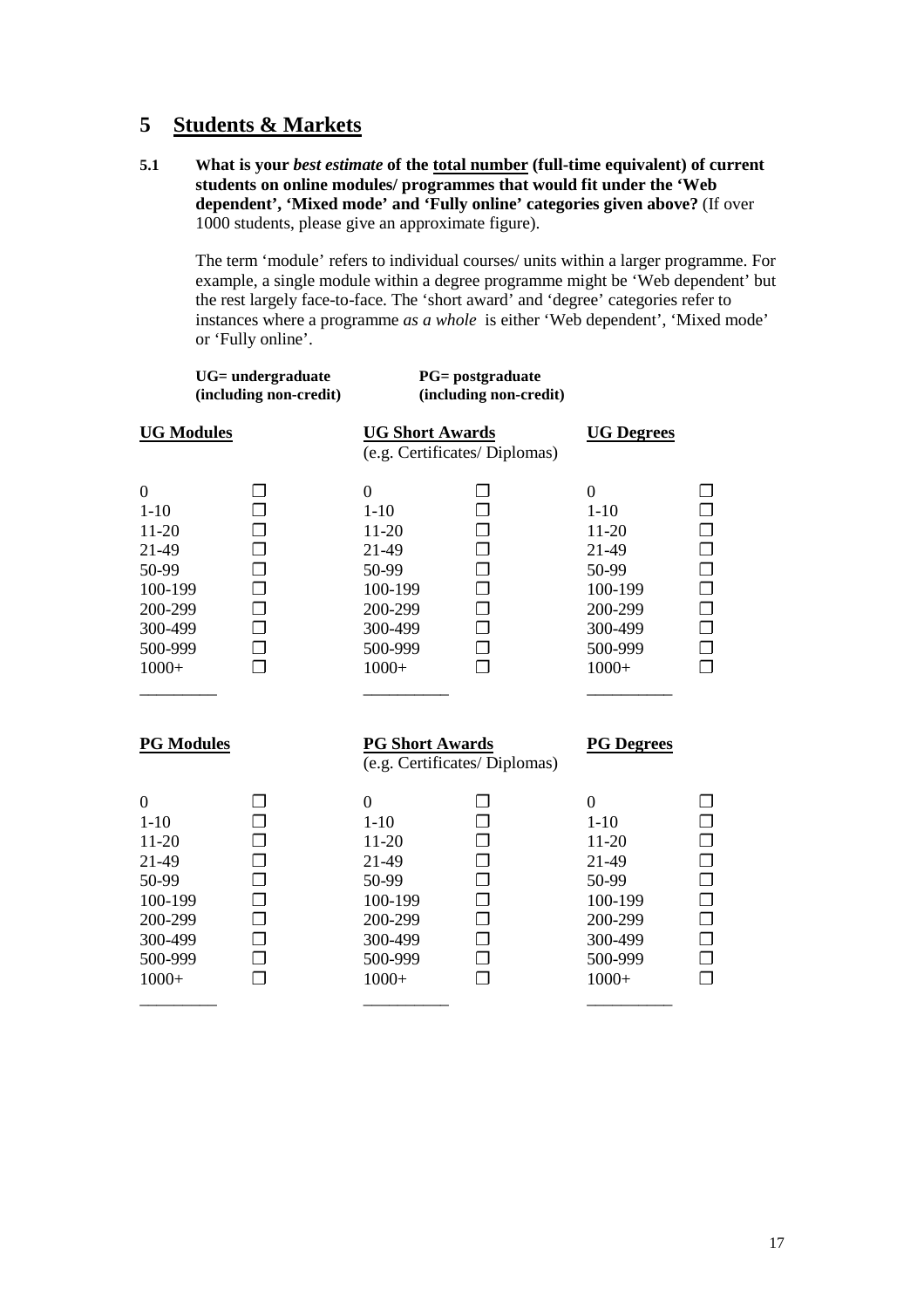**5.2 Please comment on the balance of interest in online provision at your institution between undergraduate and postgraduate students, short and long programmes, and credit/ non-credit provision.** Is e-learning more popular among some postgraduates than undergraduates, for example?

**5.3 Is use of e-learning spread evenly across your institution or is it concentrated in particular faculties/ departments/ courses?** Please give details.

**5.4 Do you have any evidence that 'traditional' or 'non-traditional' students respond more or less well to greater use of e-learning at your institution?** Please comment. ('Non-traditional' students refers to those less academically-prepared. The next question asks about other kinds of students).

**5.5 Do you have any evidence that students of a particular gender, ethnicity or age respond more or less well to greater use of e-learning at your institution?** Please comment.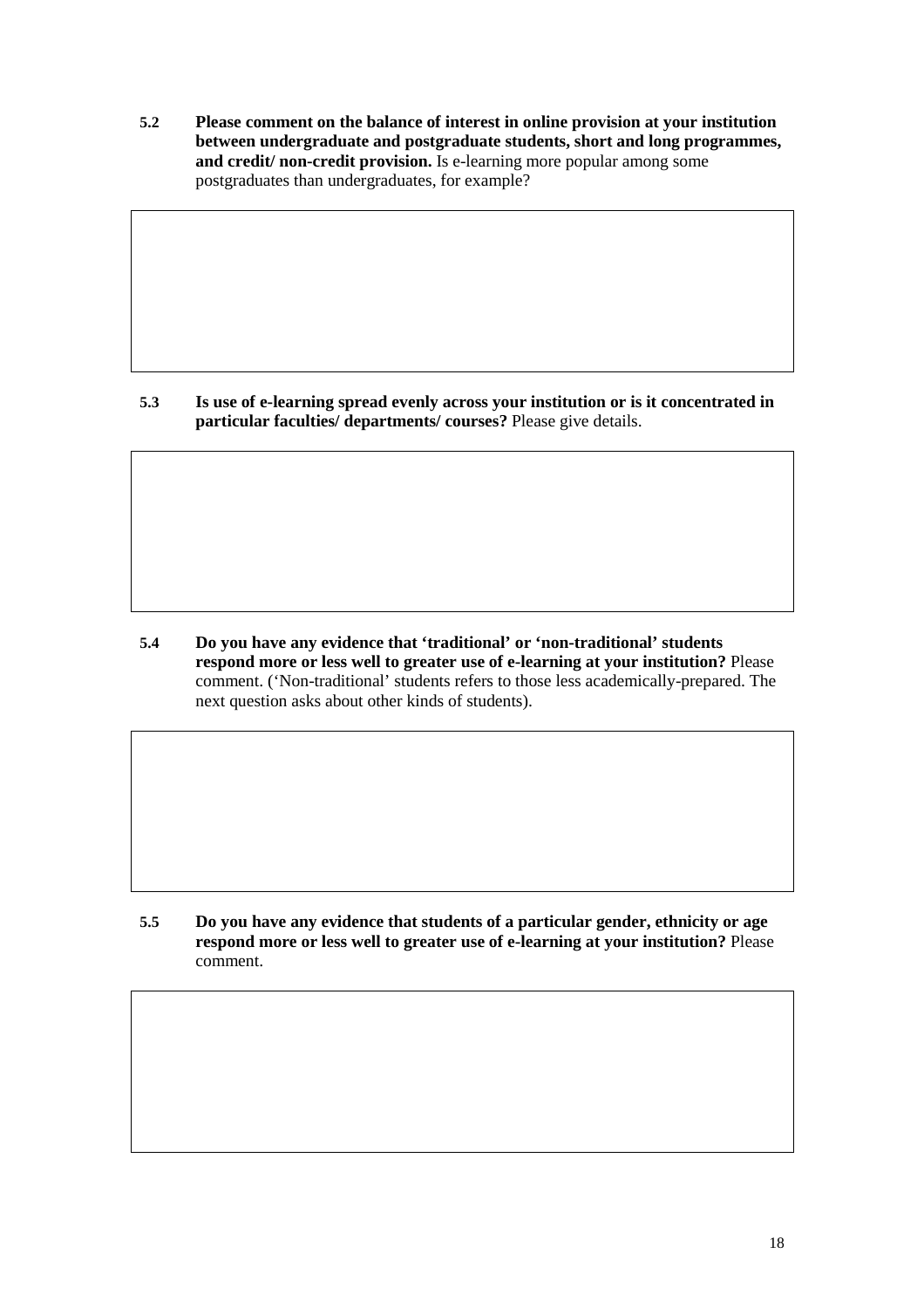**5.6 What effect has greater use of e-learning at your institution had on the balance between full-time and part-time students?** Similarly, how has greater use of elearning affected the role of the physical campus (if applicable) in the typical student experience?

**5.7 Taking your best estimate (if no figures are available), what proportion of students taking 'Web dependent/ Mixed mode/ Fully online' modules/ programmes at your institution are international (i.e. taking the provision at a distance in their home country)?** Are these international students more prevalent in particular disciplines or at particular levels (e.g. postgraduate rather than undergraduate)?

**If your institution offers offshore face-to-face provision, supplemented with online content, please describe this also.** 

**5.8 If your institution does offer online provision to students outside the country, how is student support organised?** For example, is all support conducted remotely, or are local face-to-face options also available?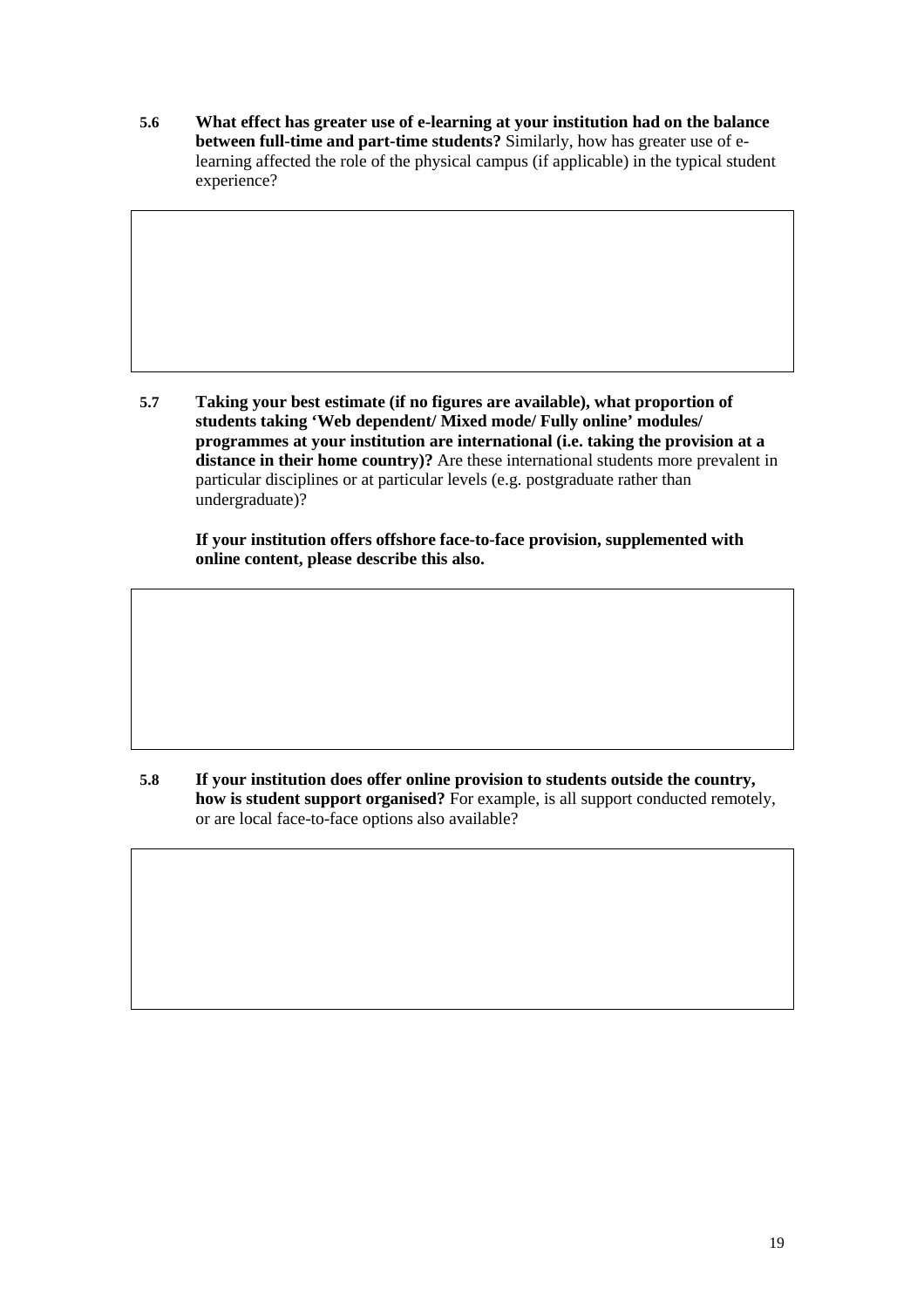**5.9 If your institution does offer online provision to students outside the country,**  what are the key 'lessons learned' (e.g. in terms of marketing, localisation, local regulation, quality assurance, student support)?

**5.10 If your institution does offer online provision to students outside the country, which are the major markets (i.e. list by country)?** 

**5.11 Taking both domestic and international students, do you have any evidence that investment in e-learning has afforded your institution competitive advantage**  (e.g. in terms of student recruitment, calibre of students on entry). Please comment.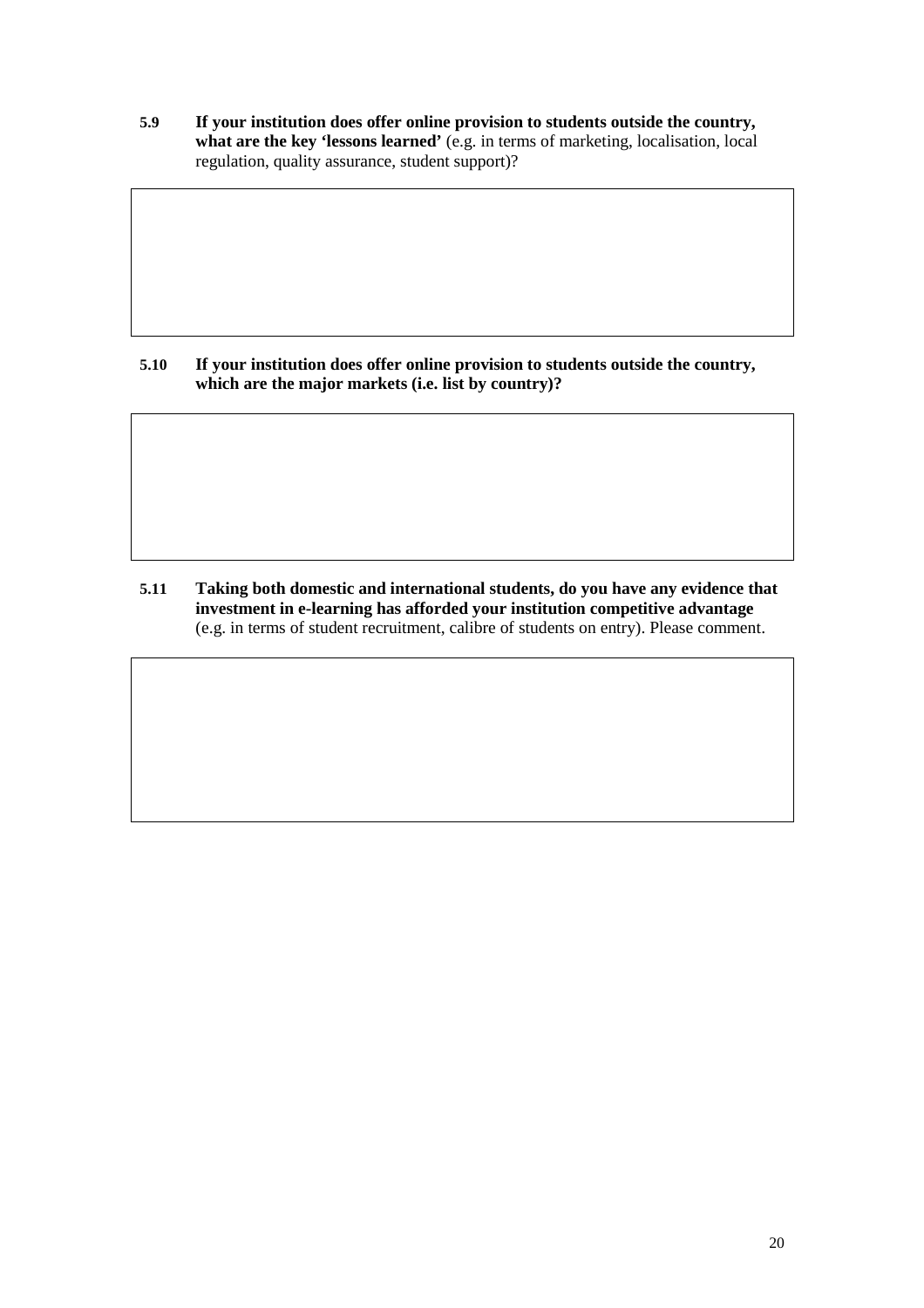## **6 Staff & Materials**

**6.1 Please describe any staff development provision offered by your institution concerned with helping faculty utilise e-learning.** What is the content, who provides instruction and what proportion of faculty attend?

**6.2 Please outline key 'lessons learned' from any such staff development activities at your institution.** For example, how best to engage faculty, what content to include, how to follow-up once the development activities are over.

**6.3 Has greater adoption of e-learning at your institution affected the staffing complement?** Has it been necessary to employ different kinds of staff (e.g. instructional designers, web specialists)? Has there been any change in the division of labour between faculty and graduate assistants? Please comment.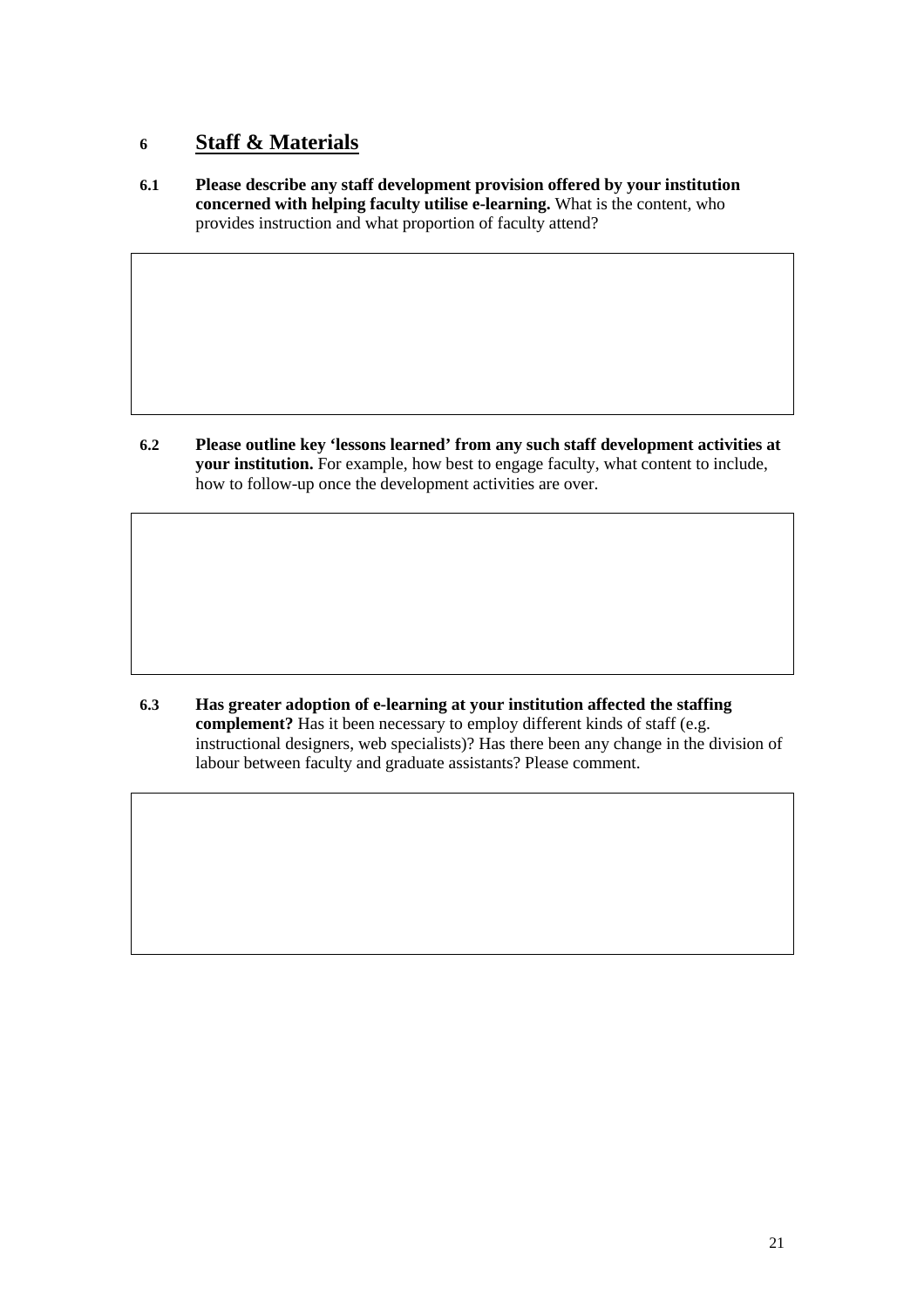**6.4 Has your institution devised particular strategies to facilitate co-operation between faculty and other staff (technical, instructional designers, library) in the development of e-learning?** If YES, please give details.

**6.5 Is your institution a member of a collaborative group for the production of elearning materials**, e.g. MERLOT, eduSplash? If so, which one(s)? Is this proving a useful strategy? If not, why not?

**6.6 Have you established any internal mechanisms to ensure collaboration and sharing of e-learning materials within your own institution?** 

**6.7 To what extent are faculty using off-the-shelf course packs such as WebCT/ Blackboard e-packs?**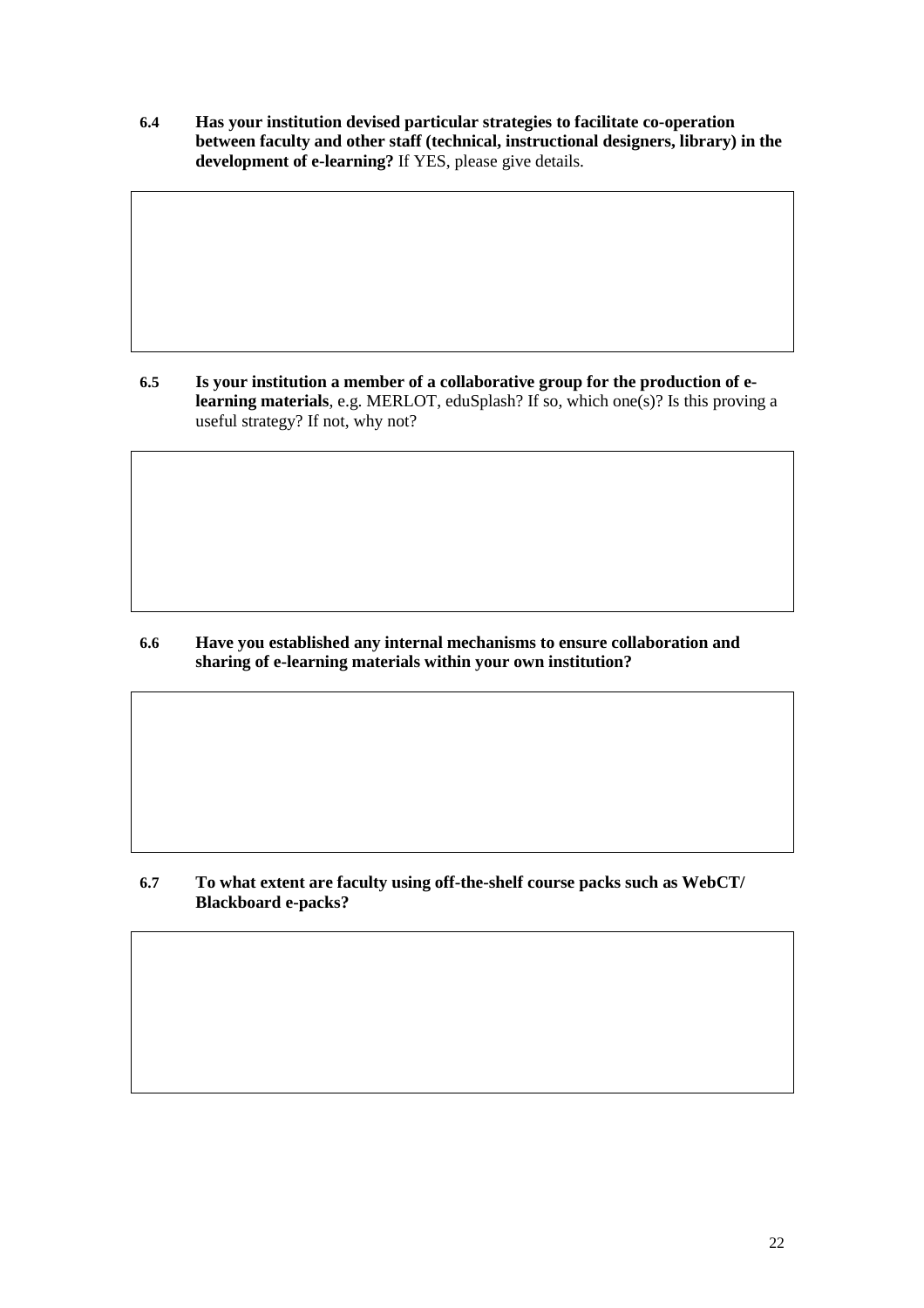**6.8 Do you have a policy for making online materials created at your institution available to other users outside the institution?** Please give details. What materials, if any, are available for free?

#### **6.9 How has your institution handled the issue of intellectual property and ownership of materials with instructors/faculty?**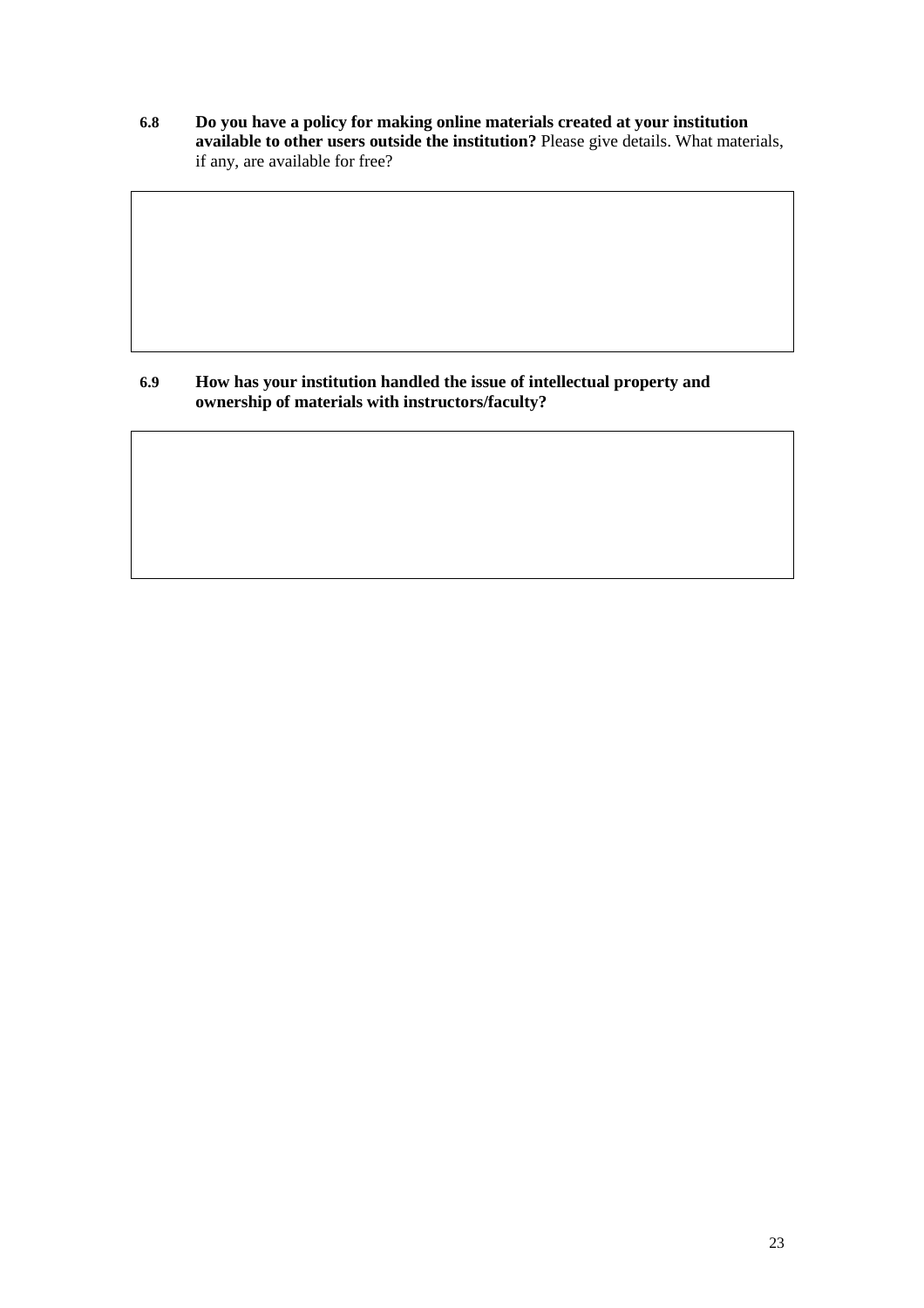# **7. Funding & Government**

**7.1 Please describe any special funding your institution has received to undertake elearning development (e.g. from government, foundations, companies).** What was the amount of funding, over what time period, and for what purpose?

**7.2 Does your institution have a 'special fund' to which departments/ individuals can bid for support for e-learning development.** If YES, please give details.

**7.3 More generally, to what extent are e-learning developments at your institution dependent upon special funding- whether internal or external?** Does your institution have a strategy to ensure that promising e-learning developments can be funded sustainably on an ongoing basis without special funding? Please comment.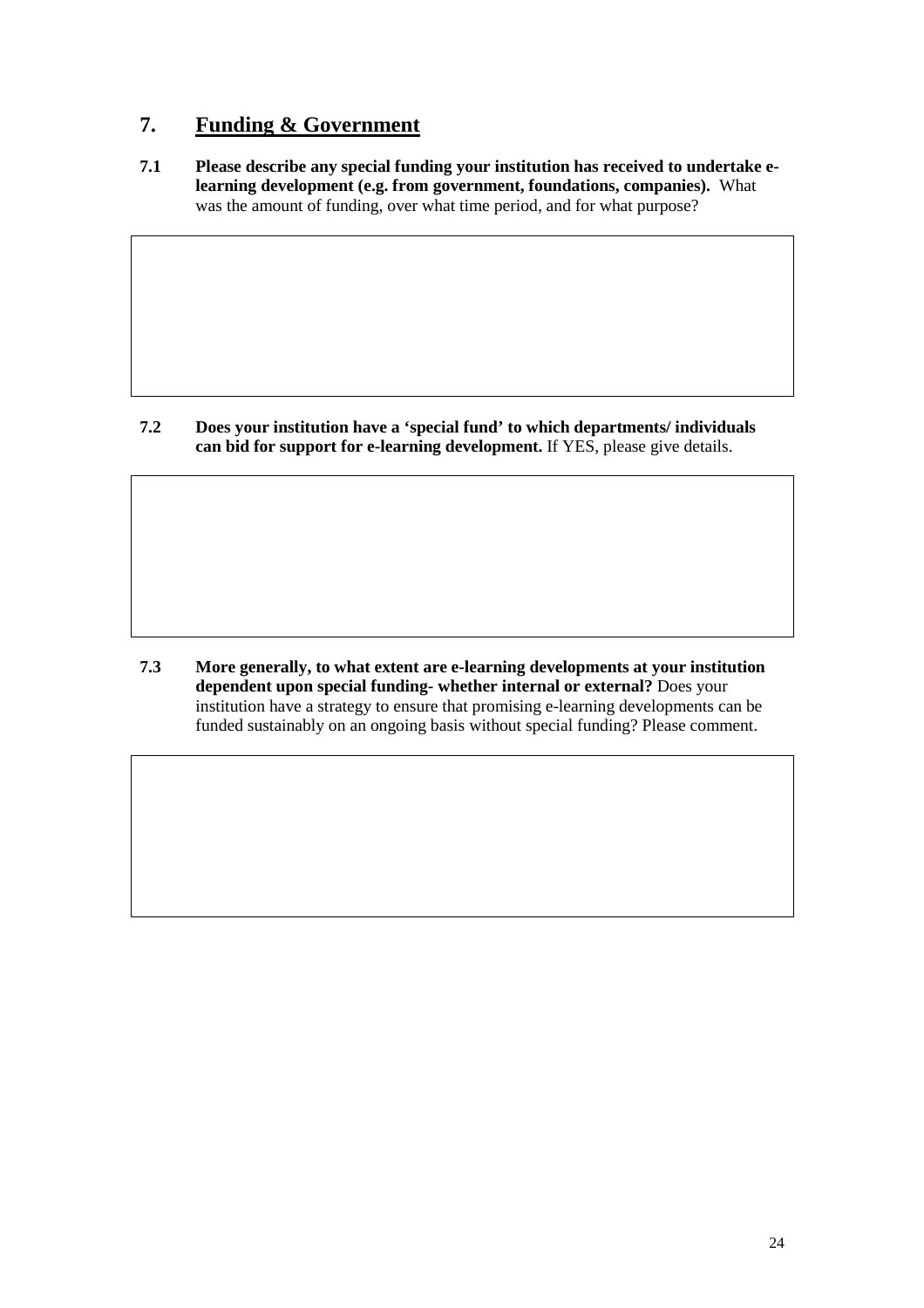**7.4 Are there examples of cross-subsidy at your institution between full-cost recovery online programmes (e.g. executive development) and other provision?**  If YES, please describe how these arrangements fit into your wider funding policy for online learning.

**7.5 Please give your views on the role of state/ national governments in your country in supporting higher education institutions in e-learning development in recent years.** Has government strategy/ funding been helpful?

**7.6 Please give your views on ways in which state/ national governments in your country might improve their strategy/ funding for e-learning.**